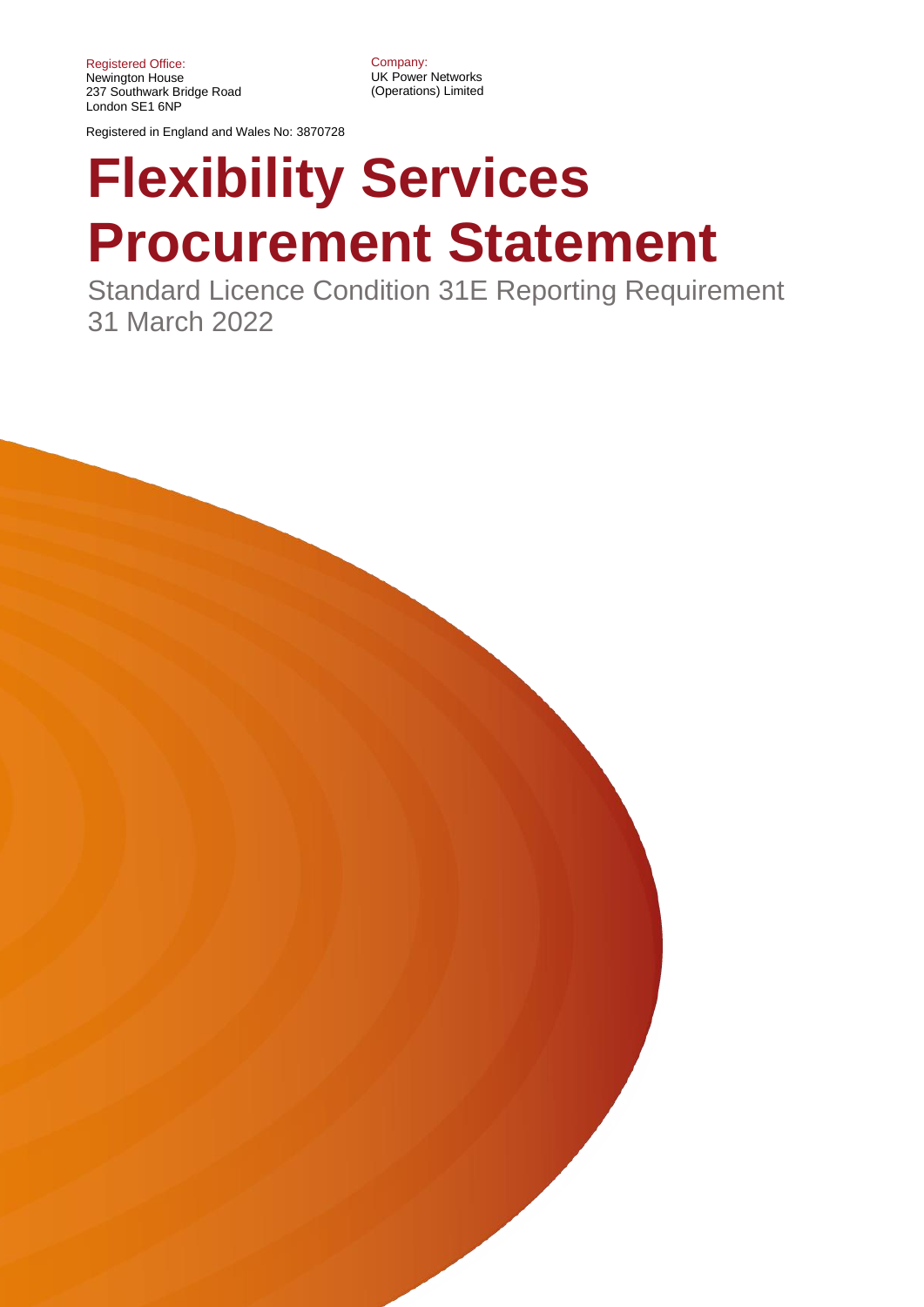

### **Contents**

| $\mathbf 1$ . |                                                                         |  |  |  |  |
|---------------|-------------------------------------------------------------------------|--|--|--|--|
|               |                                                                         |  |  |  |  |
|               |                                                                         |  |  |  |  |
|               |                                                                         |  |  |  |  |
| 2.            |                                                                         |  |  |  |  |
|               | Planned flexibility procurement over the next regulatory year 7         |  |  |  |  |
|               |                                                                         |  |  |  |  |
|               |                                                                         |  |  |  |  |
|               |                                                                         |  |  |  |  |
|               | Availability and utilisation forecast for the next regulatory year  10  |  |  |  |  |
| 3.            |                                                                         |  |  |  |  |
|               |                                                                         |  |  |  |  |
|               |                                                                         |  |  |  |  |
|               |                                                                         |  |  |  |  |
|               | An objective, transparent and market-based tendering process  15        |  |  |  |  |
|               |                                                                         |  |  |  |  |
|               |                                                                         |  |  |  |  |
|               |                                                                         |  |  |  |  |
|               | Impact of flexibility procurement on other markets and wider system. 17 |  |  |  |  |
| 4.            |                                                                         |  |  |  |  |
|               |                                                                         |  |  |  |  |
|               |                                                                         |  |  |  |  |
| 5.            |                                                                         |  |  |  |  |
|               | Ensuring flexibility services are the most economic solution  22        |  |  |  |  |
|               |                                                                         |  |  |  |  |
| 6.            |                                                                         |  |  |  |  |
|               |                                                                         |  |  |  |  |
|               |                                                                         |  |  |  |  |
|               |                                                                         |  |  |  |  |
|               |                                                                         |  |  |  |  |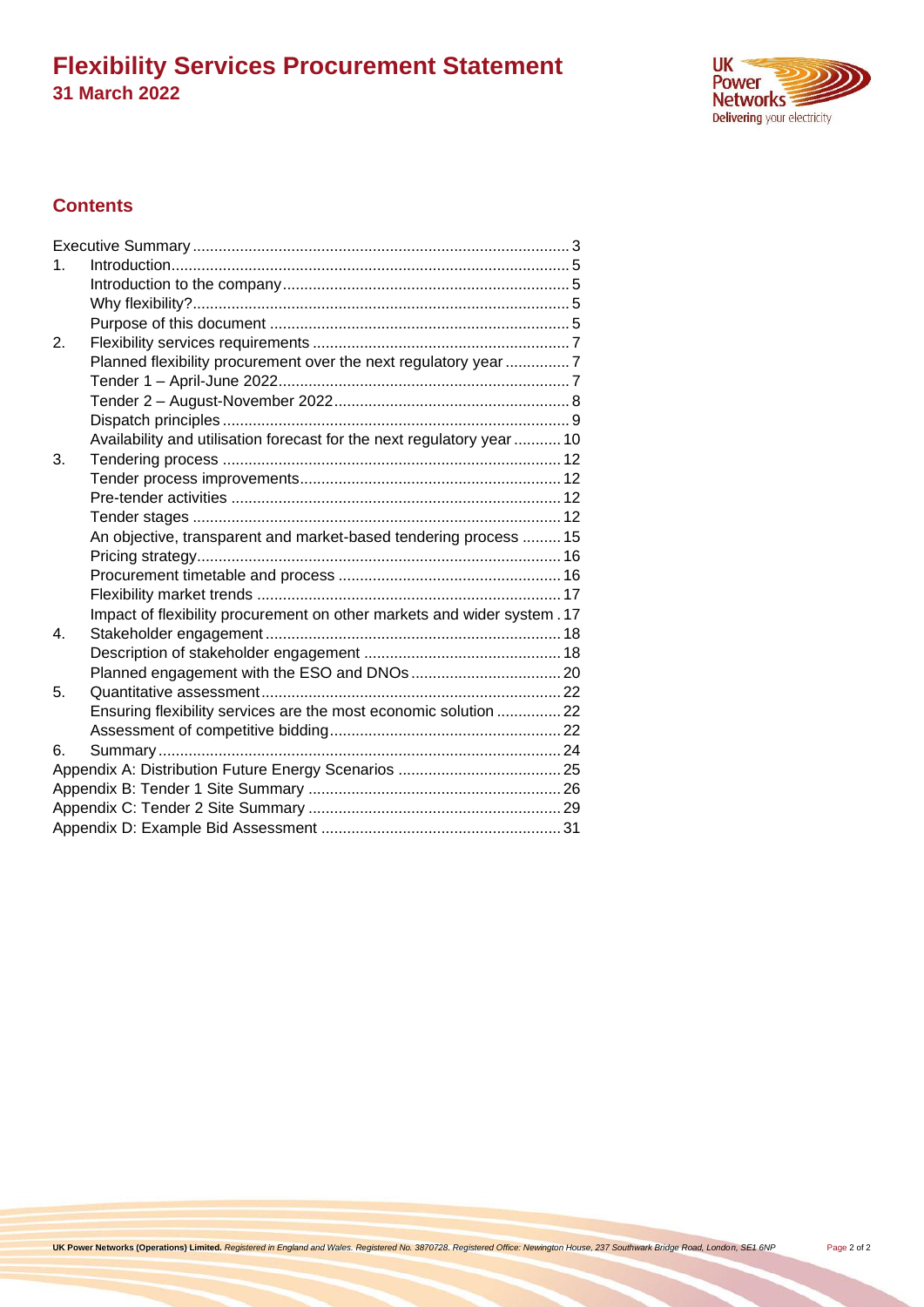

### <span id="page-2-0"></span>**Executive Summary**

We are the UK's biggest electricity distributor delivering power to over 8.4 million homes and businesses across London, the East and South East of England. We keep the lights on across 29,250 square kilometres, serving 19 million people from Cromer in the east to Brighton on the South Coast.

We set out in our Future Smart consultation<sup>1</sup> in 2017 which was our strategy to introduce customer flexibility as an alternative option to network upgrades. In 2018, we were the first DNO to publish a Flexibility Roadmap<sup>2</sup> that describes how we will develop flexibility markets. We were also the first DNO to commit to market testing all of our HV and EHV reinforcement before we invest in any new assets<sup>3</sup>, subsequently we were also the first DNO to tender for LV needs.

Flexibility is a critical tool in enabling net zero at lowest cost for the customers we serve.

The Procurement Statement document describes the type of flexibility we will procure and our approach to procurement for the 2022/23 regulatory year.

Some of the key highlights of what is covered in this document:

- **Flexibility services requirements**: In Section 2, we set out our tender requirements for the 2022/23 regulatory year. In total, we are looking to procure 447 MW of flexible capacity which represents our largest annual tender volume to date. We are planning to run two tenders. In the first tender (April to May), we are looking to procure 292MW of Dynamic services across 113 sites. In the second tender (August to November), we expect to tender 155MW across the Secure and Dynamic products across 40 sites. By procuring across long- and short-term timescales through the Secure and Dynamic products, we aim to capture flexibility from a wider range of operational and business models as well as manage network requirements more effectively.
- **Tendering process**: In Section 3, we describe our tendering process for the upcoming regulatory year. We will be making a number of improvements to the process. We are restructuring our tender documentation by product type rather than constraint voltage to help providers understand the differences between the different products. We are redesigning tender documentation to simplify Pre-Qualification (PQ) submission for flexibility providers. We have also worked with Piclo to introduce bulk bidding functionality to the Piclo Flex market platform. This will greatly improve bidding experience for providers with large numbers of assets across multiple competition zones, such as residential flexibility aggregators. We will also introduce a PQ cooling off period to allow providers to appeal PQ results, thus increasing transparency and trust in the PQ process.
- **Stakeholder engagement**: In Section 4, we describe how we plan to engage with flexibility providers to improve the market design and processes and increase participation. We have been engaging with Electric Vehicle (EV) flexibility providers to design and implement an EV-specific baselining methodology using findings from our Shift innovation project. We will continue to develop and formalise this methodology in the next regulatory year to ensure that we are inclusive of this important Net Zero technology. We will continue coordinating with the ESO through the Regional Development Programme which has to date enabled c. 1GW of DER capacity to connect to our network. We are expanding the scope to cover East Anglia where we are co-designing new approaches to accommodate the connection of high volumes of electricity storage. We have begun discovery work for our enduring market platform requirements, engaging one-to-one with flexibility service providers to understand their challenges and how we can increase participation in local

<sup>1</sup> <http://futuresmart.ukpowernetworks.co.uk/>

<sup>2</sup> <http://futuresmart.ukpowernetworks.co.uk/wp-content/themes/ukpnfuturesmart/assets/pdf/futuresmart-flexibility-roadmap.pdf>

<sup>&</sup>lt;sup>3</sup> Please see p. 5 of our Flexibility Roadmap.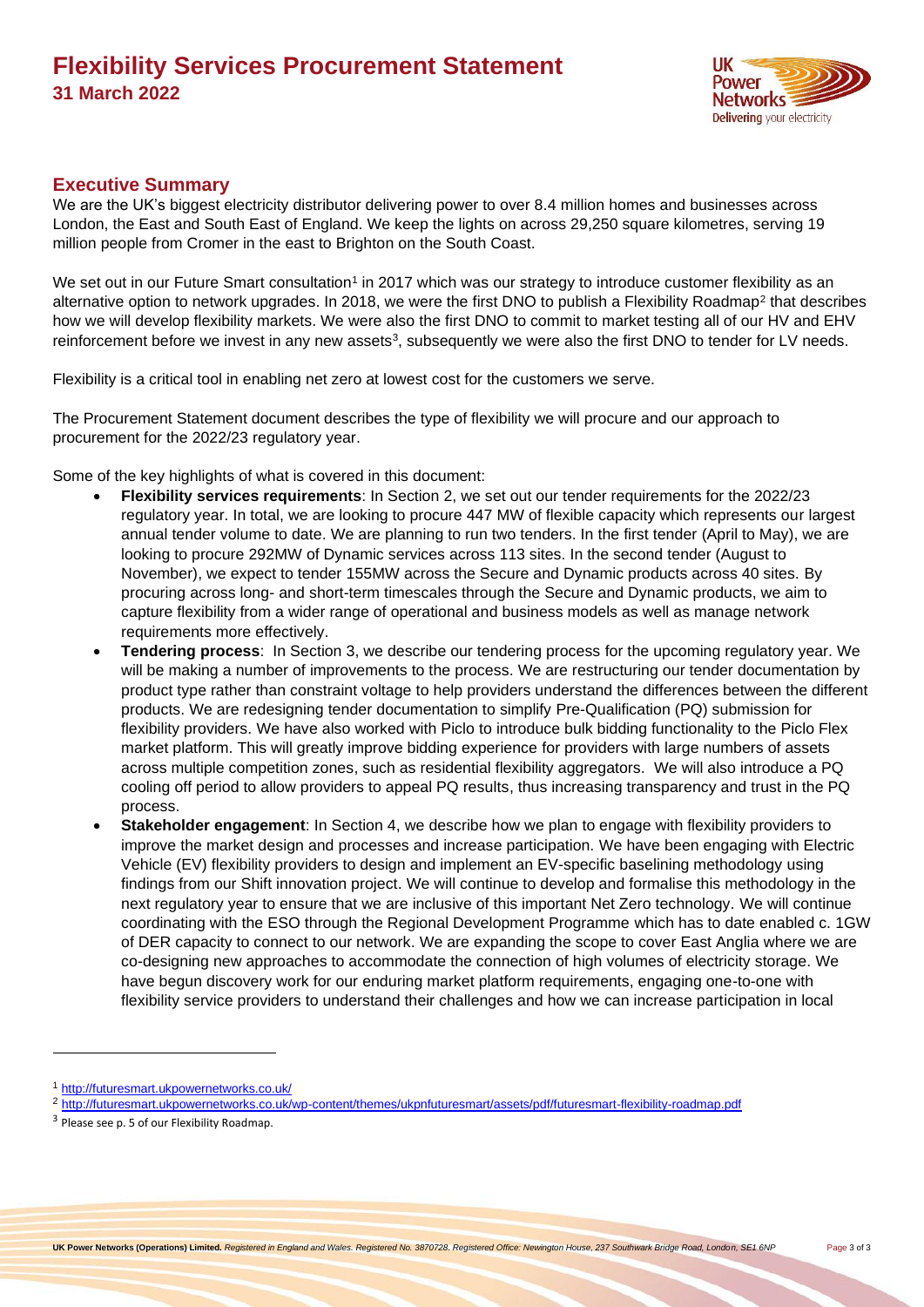

markets. Key themes include alignment with ESO and wholesale opportunities, building confidence in the longevity of requirements and transparent performance rules.

• **Quantitative assessment**: In Section 5, we describe the methodologies we use to ensure that flexibility services are procured and dispatched economically. We demonstrate our commitment to efficient, marketbased flexibility solutions. This includes a detailed description of our implementation of the Common Evaluation Methodology to establish ceiling prices for flexibility procurement and how we promote competition in procurement and dispatch.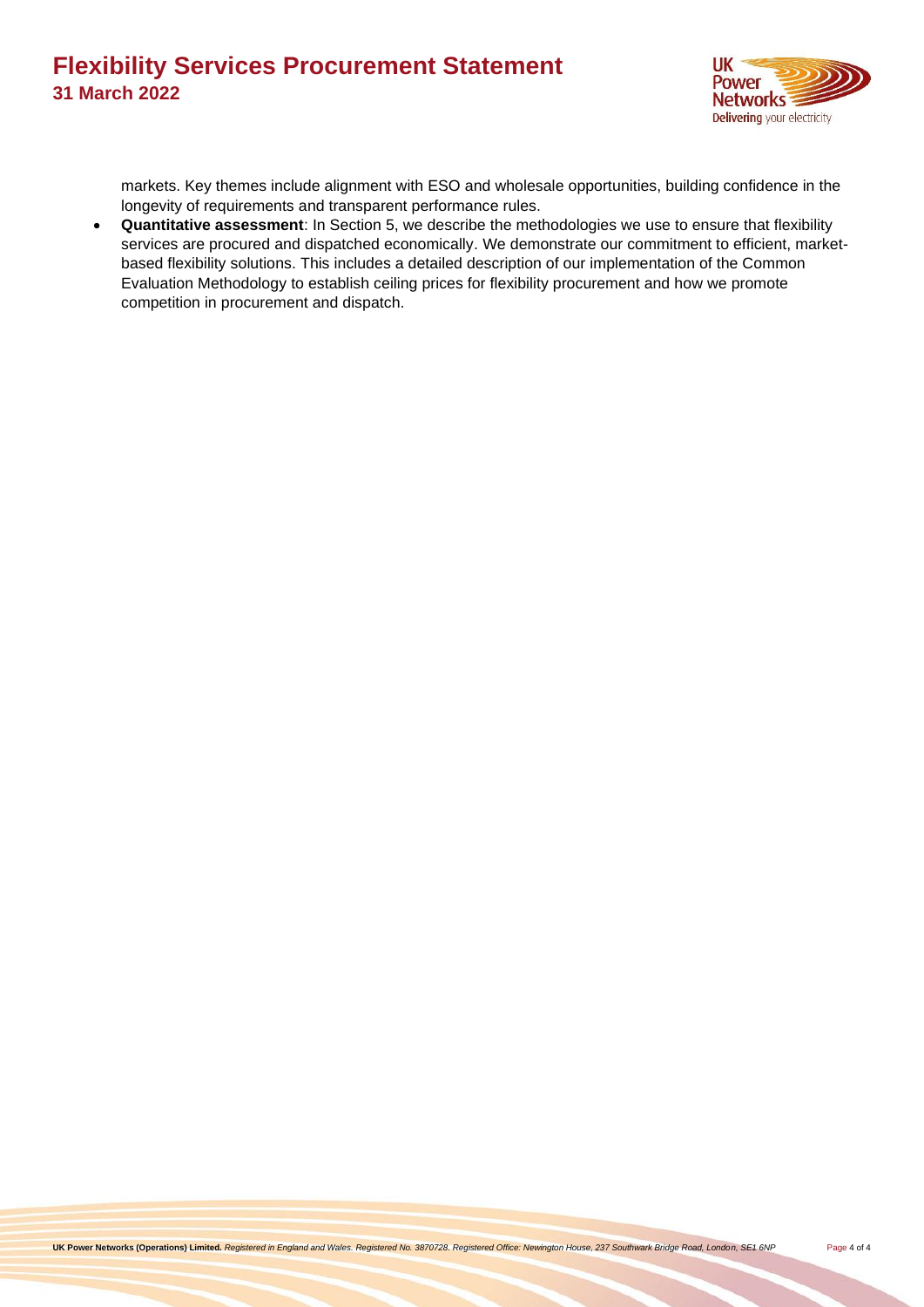

### <span id="page-4-1"></span><span id="page-4-0"></span>**1. Introduction**

#### **Introduction to the company**

We are the UK's biggest electricity distributor delivering power to over 8.4 million homes and businesses across London, the East and South East of England. We keep the lights on across 29,250 square kilometres, serving 19 million people from Cromer in the east to Brighton on the South Coast.

The nature of our business means we are responsible for keeping the lights on, safely and sustainably, and caring for our customers, especially those in the most vulnerable circumstances across our communities. Our key responsibilities include:

- Maintaining the safety and reliability of our electricity networks by doing no harm to people and places and making sure power cuts are as rare;
- Meeting our customers' evolving needs by improving existing services and shaping new ones;
- Taking care of the environment by reducing the environmental impact of our operations and enabling the country's transition to Net Zero carbon emissions;
- Going above and beyond for our communities by ensuring we remain legitimate and responsible in the eyes of our customers;
- Supporting our customers in vulnerable circumstances and ensure they are not left behind during the complex energy transition

Our vision is of a dynamic distribution system, with electricity demand and supply flexing in response to distributionlevel conditions and wider market signals. We will see market based solutions incentivising customers to utilise available network capacity efficiently, being supplemented with traditional network investment that results in the lowest costs for consumers overall. This will lead to a smarter and more highly utilised distribution network, with faster and cheaper access for the DERs to achieve Net Zero.

Our DSO strategy represents an ambitious programme to facilitate the delivery of Net Zero at lowest cost. A key role of the DSO will be the development of flexibility markets. In our RIIO-ED2 Business Plan<sup>4</sup>, we made a commitment to a Flexibility First strategy through which we committed to market testing all future network needs for non-network asset solutions.

### <span id="page-4-2"></span>**Why flexibility?**

Using customer flexibility is one of our five key DSO priorities as outlined in our DSO strategy<sup>5</sup> and will allow us to manage planning, network development and operations in a more economic and efficient way. DSO ancillary services sit at the core of the DSO evolution as specified in the Ofgem RIIO-ED2 Sector Specific Methodology Consultation:

*"DNOs must actively develop markets to enable and appropriately reward DER to provide services, including distribution non-frequency ancillary services (DSO ancillary services), to efficiently manage their network."*

#### <span id="page-4-3"></span>**Purpose of this document**

This document is one of three key reporting tools required under SLC31E of the electricity distribution licence for the 'Procurement and use of Distribution Flexibility Services'. SLC31E was implemented in December 2020 and transposes in to the GB regulatory framework Article 32 of the Clean Energy for all Europeans Package. This procurement statement sets out:

<sup>4</sup> <https://ed2.ukpowernetworks.co.uk/#business-plan>

<sup>5</sup> Future Smart Consultation - <https://smartgrid.ukpowernetworks.co.uk/>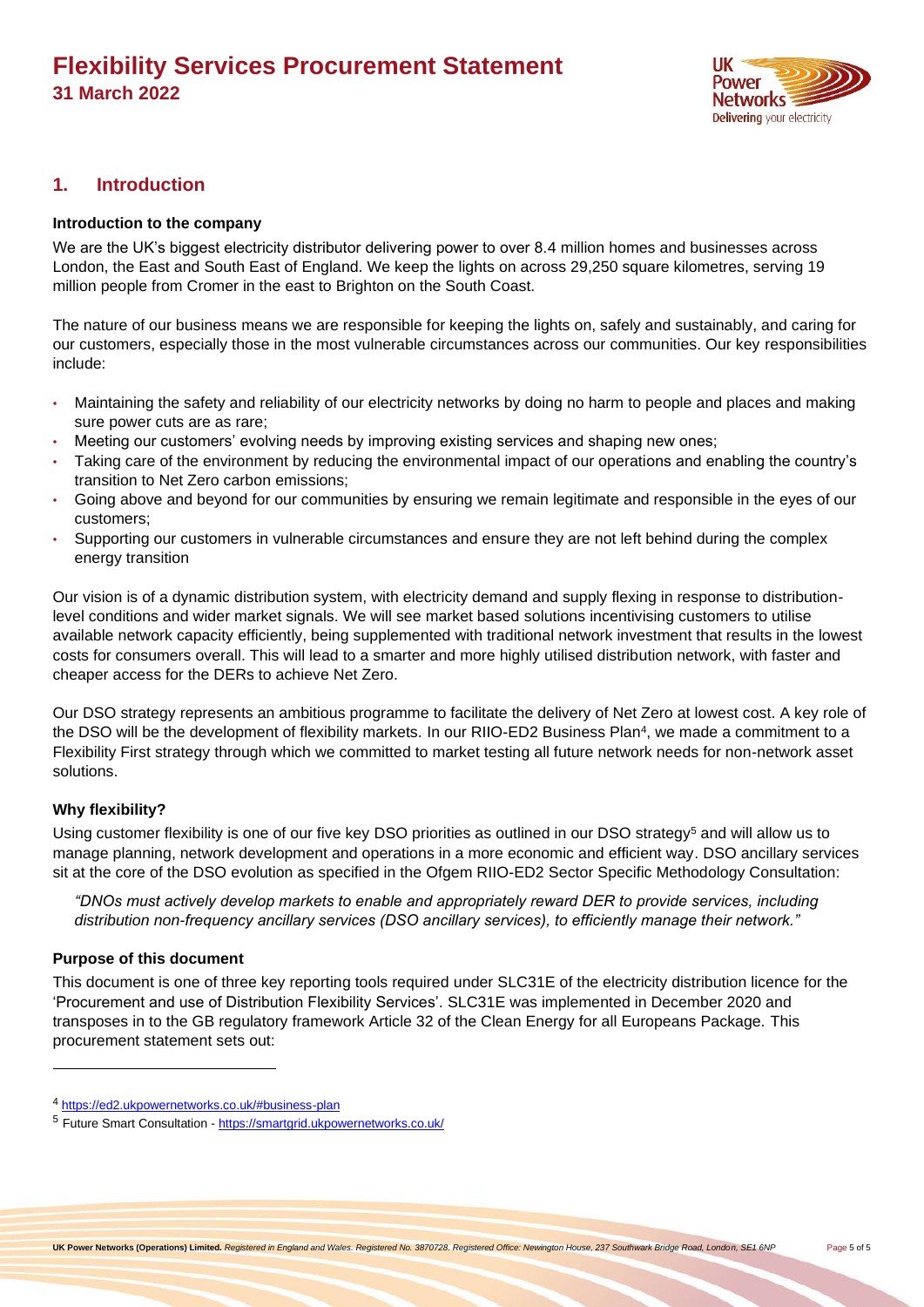

- 1. What flexibility we intend to procure in the next regulatory year including information on service types, volumes sought, pricing strategies and forecasted dispatch; and
- 2. How we intend to comply with the licence condition by demonstrating transparency of flexibility procurement and coordination across industry participants.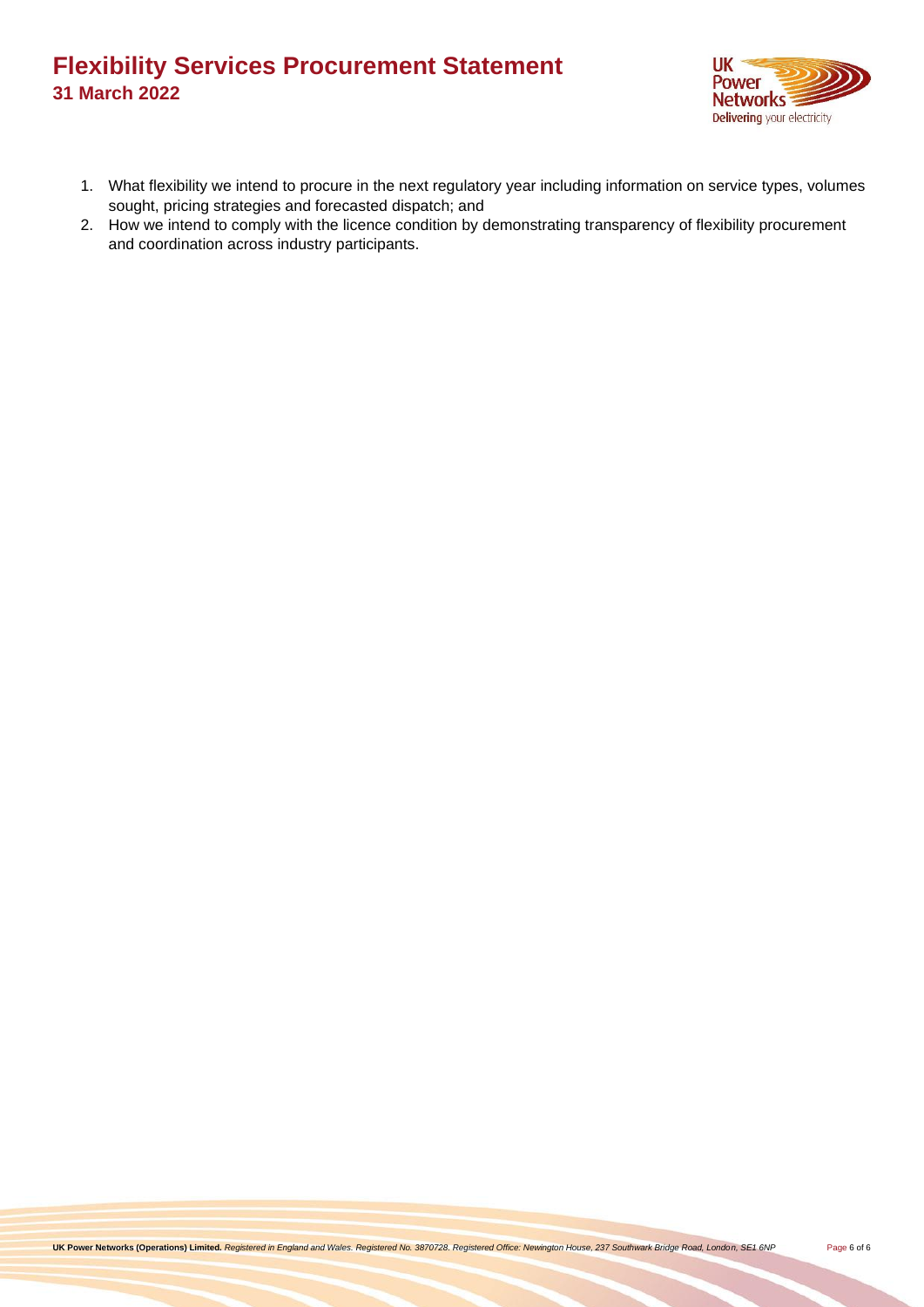

### <span id="page-6-1"></span><span id="page-6-0"></span>**2. Flexibility services requirements**

#### **Planned flexibility procurement over the next regulatory year**

We plan to run two flexibility tenders in the 2022/23 regulatory year. The first tender will offer contracts under the Dynamic service while the second tender will offer contracts under the Secure and Dynamic services. The contract duration will be up to five years. We are seeking both generation turn-up and demand turn-down services. We provide further detail in the next sections.

#### *Table 1: Flexibility products*

| <b>Product</b> | <b>Payment structure</b>                     | <b>Provider commitment</b>                       | <b>Dispatch</b><br>mechanism |
|----------------|----------------------------------------------|--------------------------------------------------|------------------------------|
| Secure         | Availability (£/MW/h)<br>Utilisation (£/MWh) | High (forward commitment<br>of price and volume) | Real-time instruction        |
| Dynamic        | Utilisation (£/MWh)                          | Low (optional in real-time)                      | Real-time instruction        |

#### <span id="page-6-2"></span>**Tender 1 – April-June 2022**

We have identified a total need for 292MW flexible capacity across 113 sites on our network. We will procure one-year contracts to address thermal constraints over the next regulatory year. This contracting approach is consistent with market appetite for short term contracts amongst some flexibility providers, especially where providers operate existing assets or adopt merchant business models. Furthermore, one-year contracts allow us to manage the network efficiently without committing to long term expenditures where network conditions are subject to change. We have identified sites based on the following drivers:

- Peak demand forecasts and firm capacities used in the production of the Network Development Plan (NDP) which is published on the Open Data Portal<sup>6</sup>; peak demand forecasts consider the four Distribution Future Energy Scenarios (DFES) as outlined in Appendix A; in some instances, flexibility procurement may occur ahead of forecasted need for market testing purposes;
- Related forecasts for groups and circuits which are not published in the NDP substation list;
- Retendering sites where we have existing flexibility contract to increase reliability and drive competition;
- Capacity shortfalls based on recent network load data not covered in the NDP; and
- Risks of capacity shortfall in the next year, including uncertainty in the post-COVID rebound of demand forecasts, peak demands near firm capacity and uncertainty in timing of uptake of accepted new connections load.

We will meet the above needs by procuring Dynamic services where we instruct flexibility providers close to the time of required delivery (one day ahead or within-day). Dynamic contracts will be dispatched pre-fault. Providers earn a utilisation fee when they deliver the service and can vary their price on a monthly basis. We will offer one-year contracts starting in July 2022. Any flexibility requirements in later years will be addressed through the second tender.

We define our DSO strategy within our RIIO-ED2 Business Plan<sup>7</sup>. One of the key steps is to develop our capabilities to procure and dispatch flexibility closer to real-time. This will help us to drive liquidity in flexibility markets by facilitating flexibility providers who plan operation of their assets on shorter time horizons. By combining close to real-time flexibility with forward looking flexibility (for example, through the Secure service), we will be able to deploy flexibility to

<sup>6</sup> <https://www.ukpowernetworks.co.uk/open-data-portal>

<sup>7</sup> <https://ed2.ukpowernetworks.co.uk/#business-plan>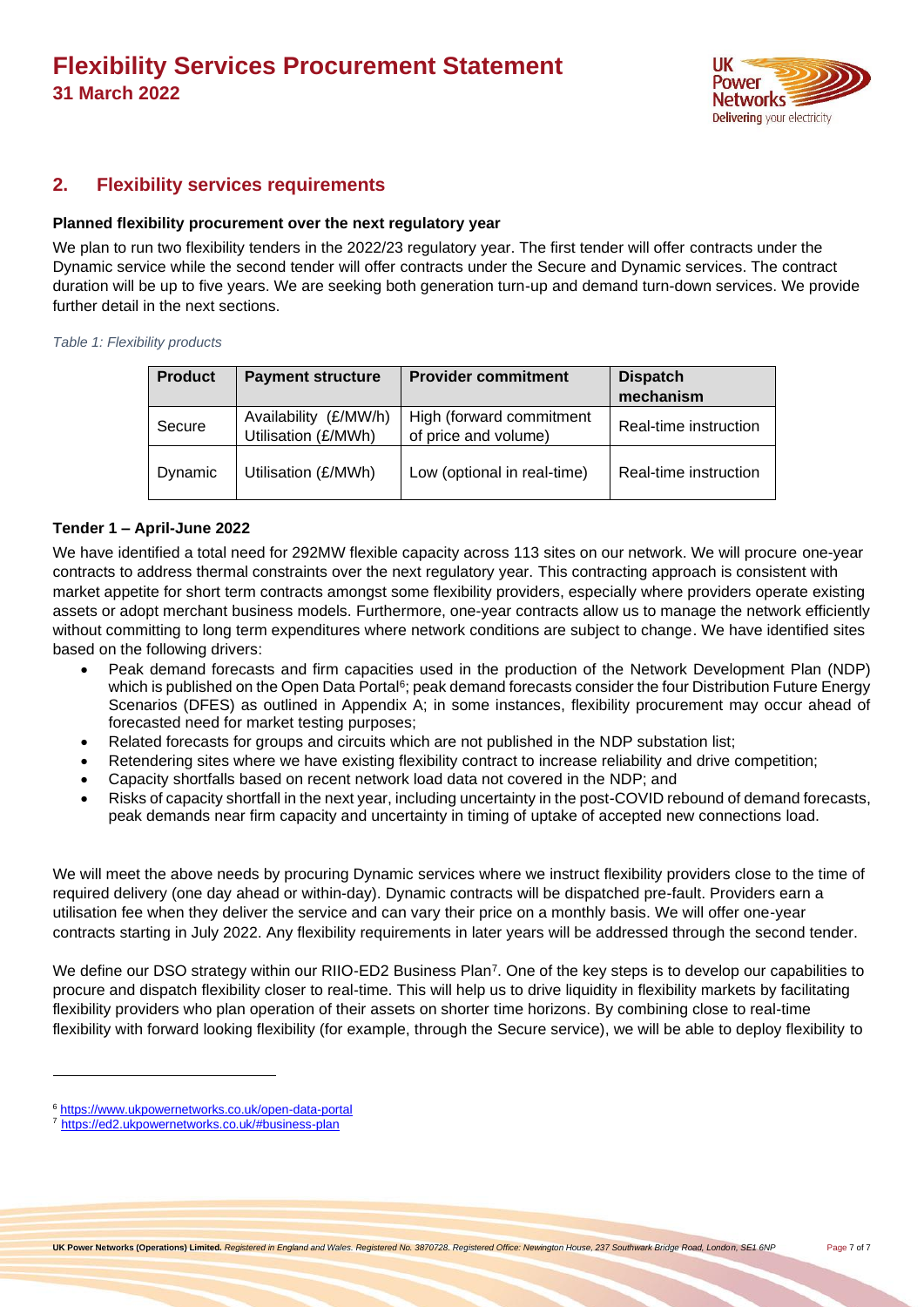

more efficiently manage network constraints. Procuring Dynamic services in Tender 1 will allow us to test the market's ability to deliver closer to real-time services and continue to develop our DSO capabilities.

We provide a summary of the sites including MW requirements in Appendix B. We estimate 50 hours of utilisation across the year for a typical site although actual utilisation levels may vary from this level depending on real-time network conditions. There will typically be a ceiling utilisation price of £600/MWh at each site although this price can vary depending on the site-specific cost-benefit analysis for flexibility (see Section 5 for more detail). Providers can vary their utilisation price on a monthly basis provided it remains below the ceiling price.

We will use the Piclo Flex<sup>8</sup> platform to run both tenders, which is openly accessible to all stakeholders. We provide a snapshot of the live zones for Tender 1 in [Figure 1.](#page-7-1) We have published the 113 locations to signal our procurement intentions to the market ahead of opening pre-qualification in April. We will publish further information on the platform ahead of pre-qualification on capacity requirements, voltage levels and forecasted utilisation for all sites as summarised in Appendix B.



Figure 1: Tender 1 locations openly published on Piclo Flex<sup>9</sup>

### <span id="page-7-1"></span><span id="page-7-0"></span>**Tender 2 – August-November 2022**

The second tender will be a multi-year tender where we will seek flexibility services to meet longer term needs spanning the RIIO-ED2 period. We will tender a tranche of 40 sites included in our RIIO-ED2 business plan. This comprises a total need for 155MW peak flexible capacity across the five years of the RIIO-ED2 period. The flexibility we procure through this tender will be used to address thermal constraints forecasted to arise under the Consumer Transformation DFES. We assume that the long term load forecast will not change significantly in future on annual review of network loads. This scenario represents our best view of future network load and is the basis of our long term

<sup>8</sup> <https://picloflex.com/>

 $9$  The image is accurate at the time of submission. We will be uploading all 113 flexibility zones over the next few days.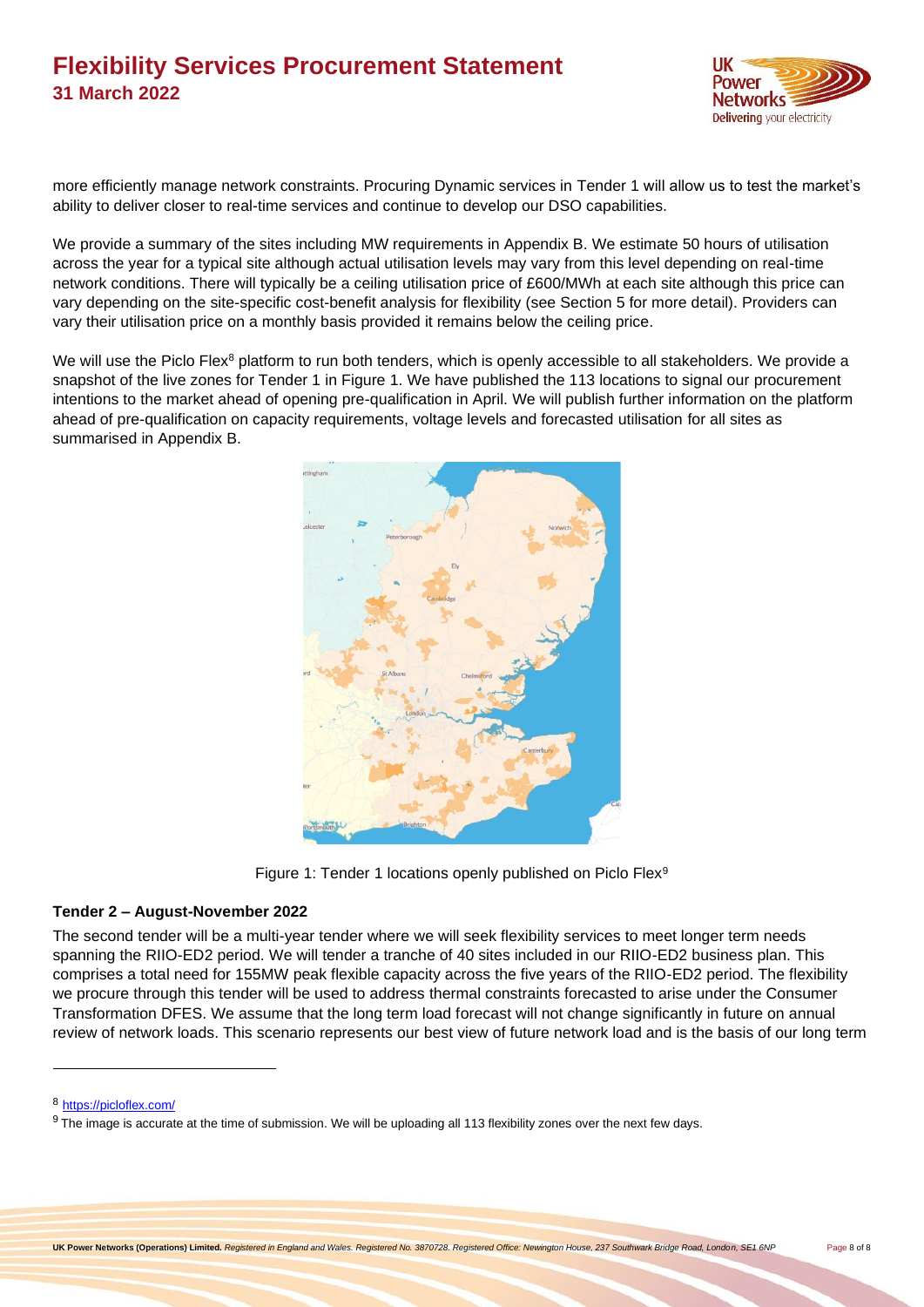

planning as outlined in our Long Term Development Statement (LTDS) and Network Development Plan (NDP). The 40 sites have been shortlisted within our RIIO-ED2 Business Plan, LTDS and NDP to be managed through flexibility through the RIIO-ED2 period.

We will meet our requirements through a combination of the Secure and Dynamic services. Under the Secure service, flexibility providers commit to make their assets available to UK Power Networks greater than six months ahead of delivery at the point of contract signature. This contrasts with the Dynamic service where providers only commit their assets closer to real-time (e.g. one day-ahead of delivery). By procuring across long- and short-term timescales, we can capture flexibility from a wider range of operational and business models as well as manage network requirements more effectively.

We provide a summary of the sites including MW requirements in Appendix C. Information on pricing and forecast utilisation will be published closer to the time of the tender<sup>10</sup>.

### <span id="page-8-0"></span>**Dispatch principles**

Building on our market-based procurement, we have adopted a leading, market-based approach to dispatch. We facilitate competition in dispatch by allowing providers to change their pricing, thus delivering enhanced efficiencies compared to administered pricing. The network conditions under which we initiate a utilisation instruction can either be when near real-time electricity demand on the network is expected to reach the network limit or when the limit has been reached. This is known as pre-fault and post-fault dispatch respectively. (Note that the flexibility requirements described in Section 2 relate to pre-fault dispatch. We may use Dynamic and/or Restore contracts for post-fault dispatch if a need arises closer to real-time.) The instructions can be activated manually or automatically. For automatic dispatch, we have developed a cloud-based solution and are supporting contracted flexibility providers to integrate with the Application Programming Interface (API).

We facilitate the participation of individual flexible assets as well as aggregations thereof in our tenders by defining a Flexible Unit (FU). This is a single controllable unit consisting of one or more flexible assets aggregated together. We will dispatch FUs in accordance with three dispatch principles – cost efficiency, security of supply, and operability. This is consistent with published ENA dispatch criteria<sup>11</sup> and is shown in [Figure 2.](#page-9-1)

<sup>10</sup> <https://smartgrid.ukpowernetworks.co.uk/flexibility-hub/>

<sup>11</sup> [https://www.energynetworks.org/assets/images/Resource%20library/ON19-WS1A-](https://www.energynetworks.org/assets/images/Resource%20library/ON19-WS1A-P3%20Dispatch%20Settlement%20Processes%20(PUBLISHED).pdf)[P3%20Dispatch%20Settlement%20Processes%20\(PUBLISHED\).pdf](https://www.energynetworks.org/assets/images/Resource%20library/ON19-WS1A-P3%20Dispatch%20Settlement%20Processes%20(PUBLISHED).pdf)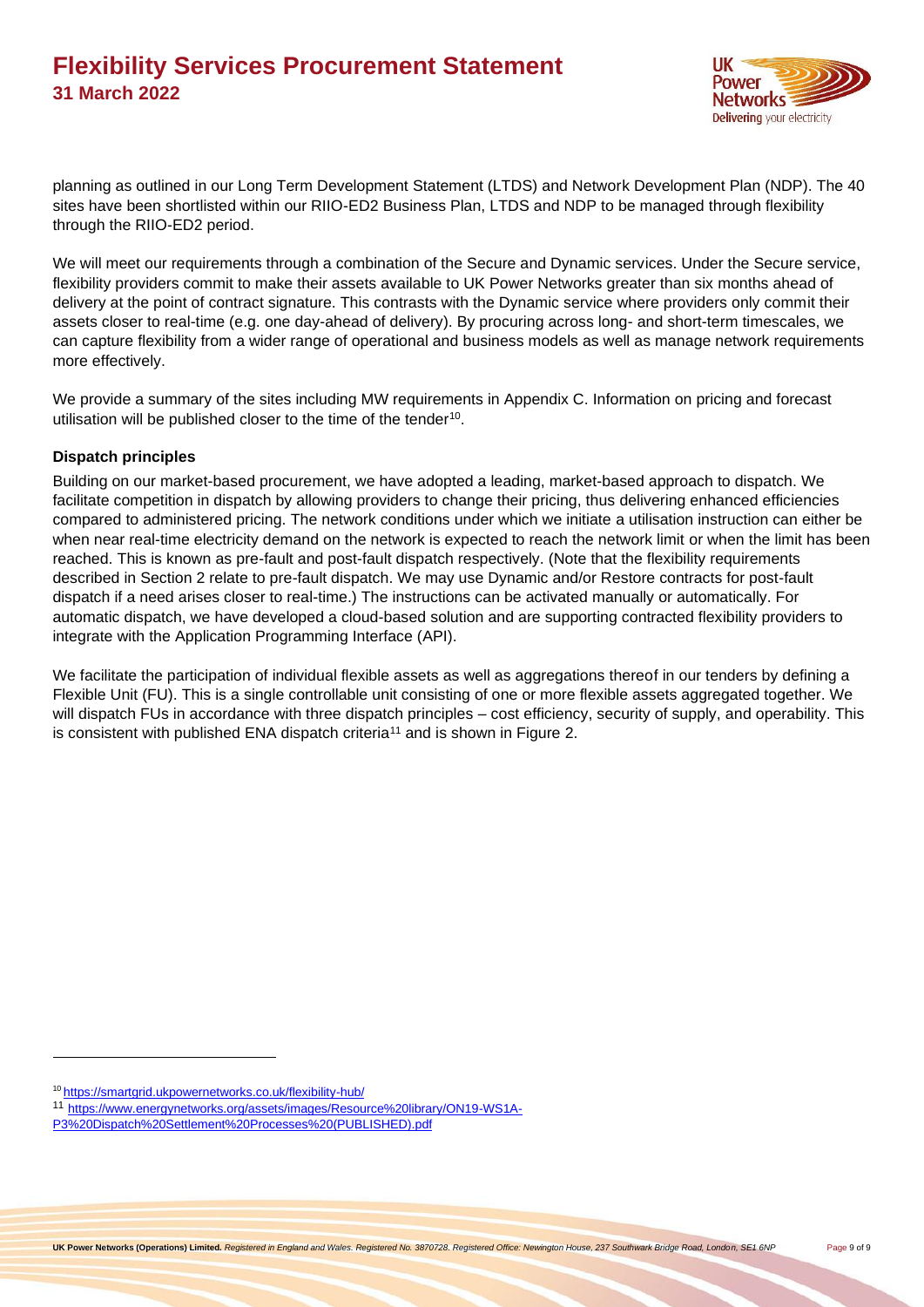

As volumes of dispatches increase there will be an increasing impact on the wider energy system. We are working closely with the ESO and DNOs through the Open Networks project this year on establishing coordinating mechanisms covering procurement and dispatch. For more information see Section 4.



Figure 2: Dispatch principles

### <span id="page-9-1"></span><span id="page-9-0"></span>**Availability and utilisation forecast for the next regulatory year**

[Figure 3](#page-10-0) and

[Figure 4](#page-10-1) provide forecasted flexibility volumes<sup>12</sup> and spend for 2022/23 and compares these against current actual figures from 2021/22. Forecast figures are based on pre-existing operational flexibility contracts which we will continue to use as well as new contracts which are expected to start delivery within the next regulatory year. The forecast does not include any new Dynamic contracts which will be procured in the aforementioned Tender 1 and subsequently dispatched within the next regulatory year. More granular information for the regulatory year 2021/22 will be provided in our April 2022 Procurement Report.

 $12$  For availability, volumes are defined as contracted MW x available hours (adjusted for delivery performance for 2021/22). For utilisation, volumes are defined as dispatched MW x dispatch hours (adjusted for delivery performance for 2021/22)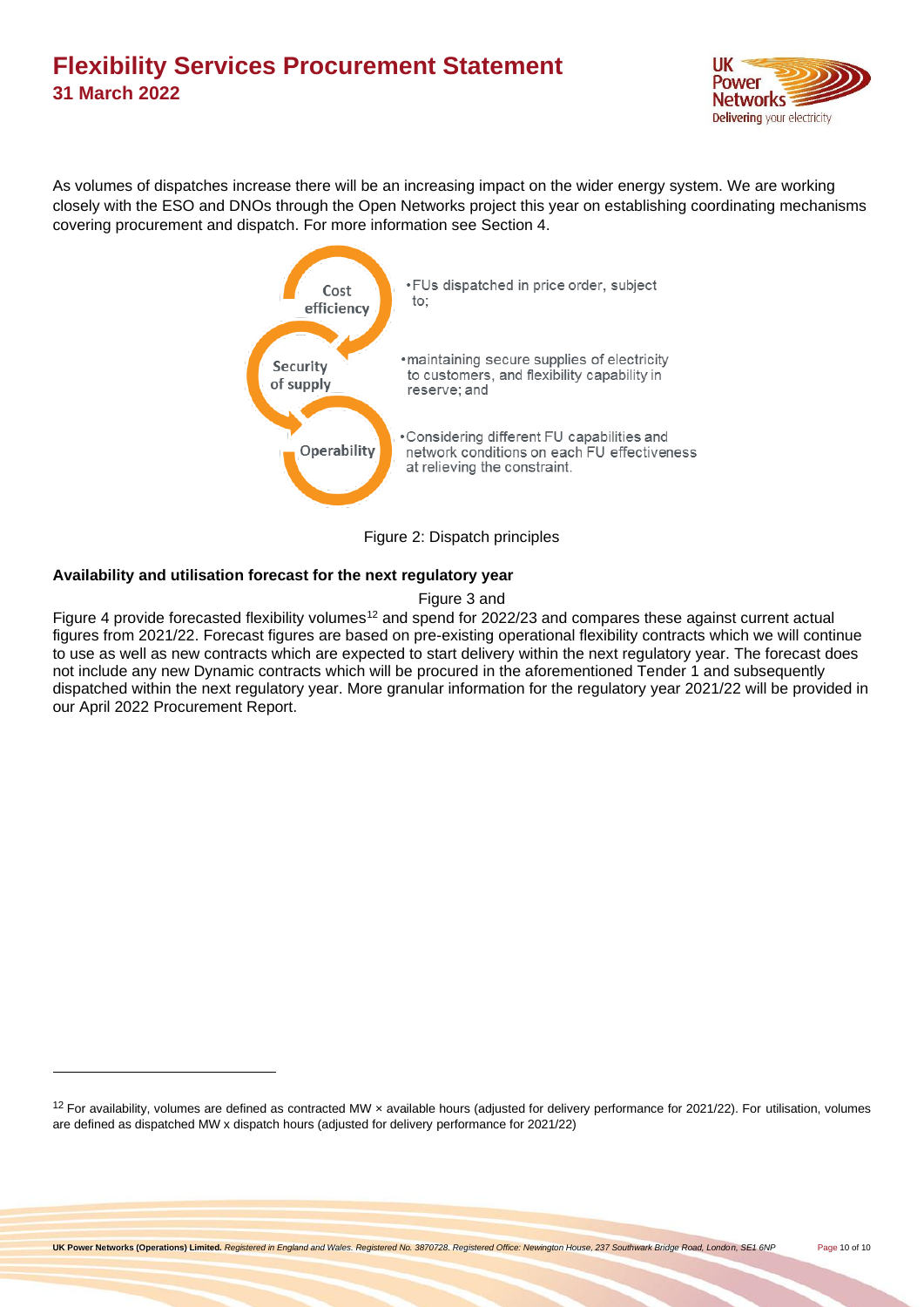



Figure 3: Actual 2021/22 and forecasted 2022/23 flexibility volumes (Av = Availability, Ut = Utilisation)

<span id="page-10-0"></span>

Figure 4: Actual 2021/22 and forecasted 2022/23 flexibility spend (Av = Availability, Ut = Utilisation)

<span id="page-10-2"></span><span id="page-10-1"></span>[Figure 3](#page-10-0) and [Figure 3](#page-10-0)[Figure 4](#page-10-2) omit Restore contracts as we do not expect to utilise them. We have not provided forecasts for Restore in 2022/23 due to the inherently unpredictable requirement for post-fault dispatch.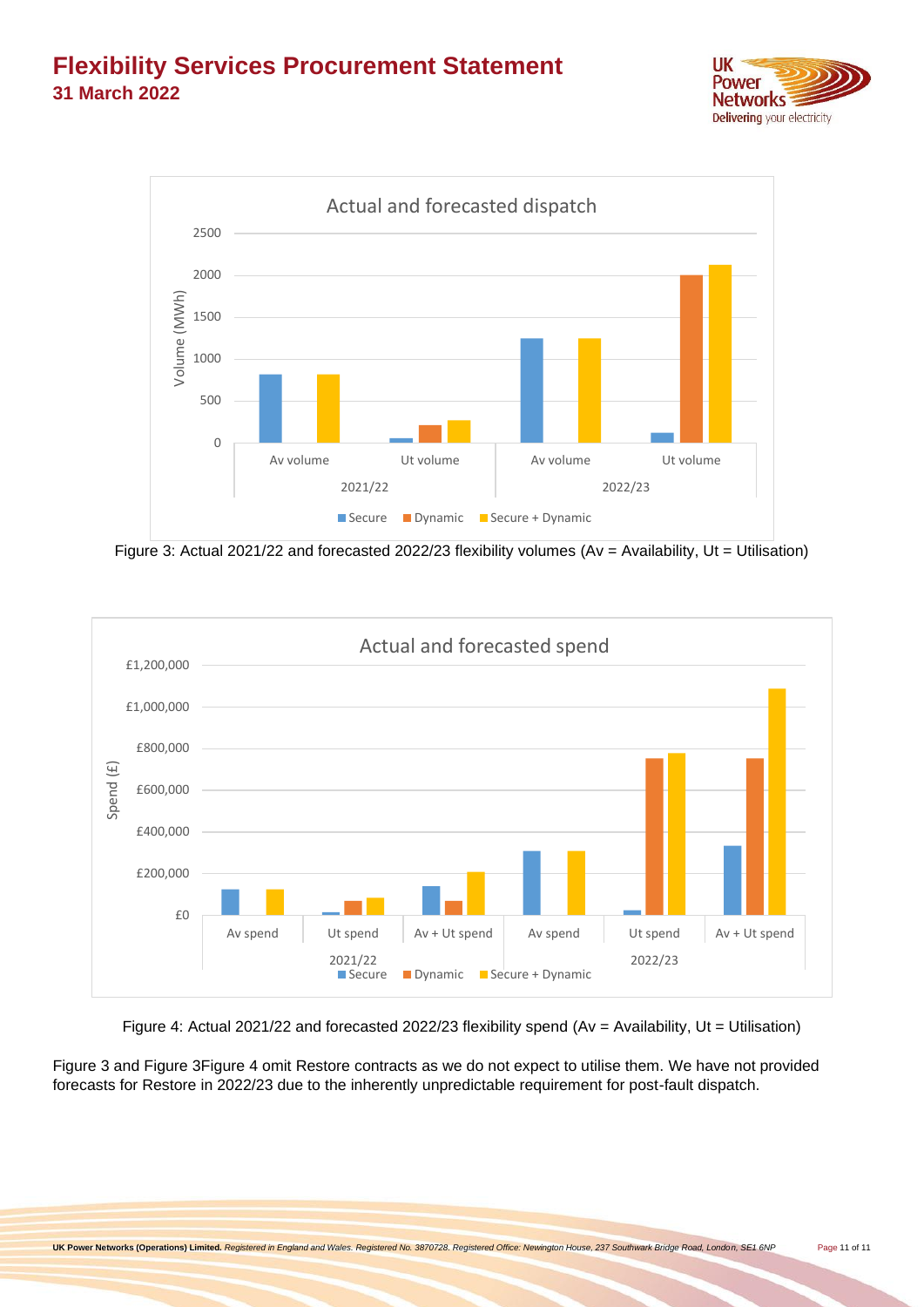

### <span id="page-11-0"></span>**3. Tendering process**

We will be introducing incremental improvements to the tendering process this year which will lower barriers to participation while retaining the core process to provide continuity to the market.

#### <span id="page-11-1"></span>**Tender process improvements**

We will be implementing a number of incremental improvements to the tender process based on market feedback:

- 1) We are restructuring our tender documentation by product type rather than constraint voltage to help providers understand the differences between the different products.
- 2) We are redesigning tender documentation to simplify Pre-Qualification (PQ) submission for flexibility providers
- 3) We have worked with Piclo to introduce bulk bidding functionality to the Piclo Flex market platform. This will greatly improve bidding experience for providers with large numbers of assets across multiple competition zones, such as residential flexibility aggregators.
- 4) We will also introduce a PQ cooling off period to allow providers to appeal PQ results, thus increasing transparency and trust in the PQ process.

#### <span id="page-11-2"></span>**Pre-tender activities**

The market testing process runs independently from the DNO network planning process illustrated in [Figure 5.](#page-13-0) To ensure market solutions are given every opportunity, we are committed to market testing all of our highvoltage reinforcement requirements driven by background load-growth before we opt for any asset solution. The pretender activities include:

- *Network Data & Load forecasting*: Our 2022 Network Development Plan describes how we convert from DFES to substation demand forecasts. We forecast and monitor the peak demand across our network assets to ensure that they can deliver safe and reliable supplies to our customers. We forecast the future load growth under the four DFES (see Appendix A), which helps us identify where assets might exceed their technical limits due to expected increases in load or generation growth. As asset reinforcement can take a few years to complete, our load forecasting looks sufficiently far ahead to allow reinforcement to be undertaken prior to when our assets are forecast to exceed their technical capacity limits.
- *Substation area selection and flexibility requirements*: Where our network data and load forecasting indicates that an asset may exceed its technical limits, it is entered into the flexibility tender process. The DFES together with our Strategic Forecasting System (SFS) will identify the substations that are forecast to exceed the capacity limit, the shortfall in capacity (MW of flexibility required) and when this shortfall occurs (service window).
- *Techno-Economic Assessment of flexibility value*: For each identified site, we undertake a technoeconomic assessment of the value of flexibility at that site. This involves completing a cost-benefit analysis (CBA) that uses the cost of reinforcement to estimate the net present value of deferring the reinforcement CAPEX by a certain number of years (one year for Tender 1 and up to five years for Tender 2). We use Ofgem's Common Evaluation Methodology (CEM) developed through the Open Networks project to carry out the CBA. The Net Present Value (NPV) of the deferral becomes the available funding pot for commercial services. Further details are provided in Section 5.

### <span id="page-11-3"></span>**Tender stages**

The tender takes place through an open and independent procurement platform, Piclo Flex. The stages of the tender includes:

• *Tender initiation*: We publish network locations and needs. Providers register their resources and capabilities on the Piclo Flex platform free of charge. Tender documents setting out technical and commercial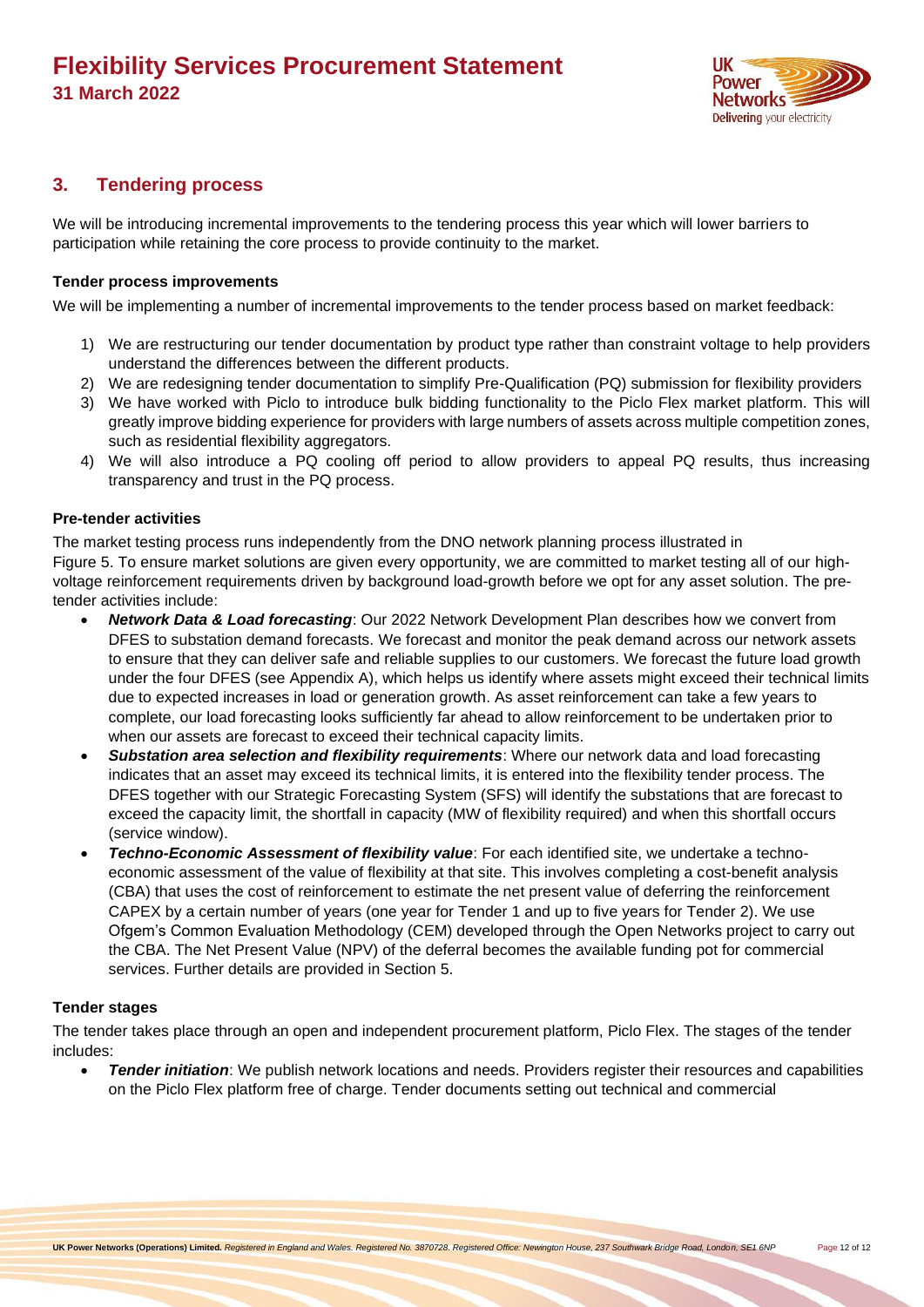

requirements, such as the Participation Guidance, standard contract and available flexibility revenues, are published on our Flexibility Hub webpage and is openly accessible to any interested stakeholder.

- *Pre-qualification*: The provider would submit a pre-qualification questionnaire detailing their company, site, and plans. We then check whether providers and resources are commercially and technically capable of delivering the service.
- *Competition*: For the Secure product, pre-qualified bidders submit bids into a competitive tender via Piclo Flex. We assess bids based on three criteria: value, volume and budget. Flexibility budgets are determined through Ofgem's CEM; more detail is provided in Section 5. For the Dynamic product, all pre-qualified providers are accepted at their submitted dynamic utilisation fee (subject to it being below the CEM derived ceiling price). We announce the results and award successful bidders the standard ENA contract. Full tender results are published onto the Flexibility Hub website and through Piclo Flex and the Open Data Portal.
- *Pre-delivery*: We monitor the delivery of planned solutions by tracking contractual post-tender milestones and engagement with the provider. We complete a proving test on all solutions prior to service delivery.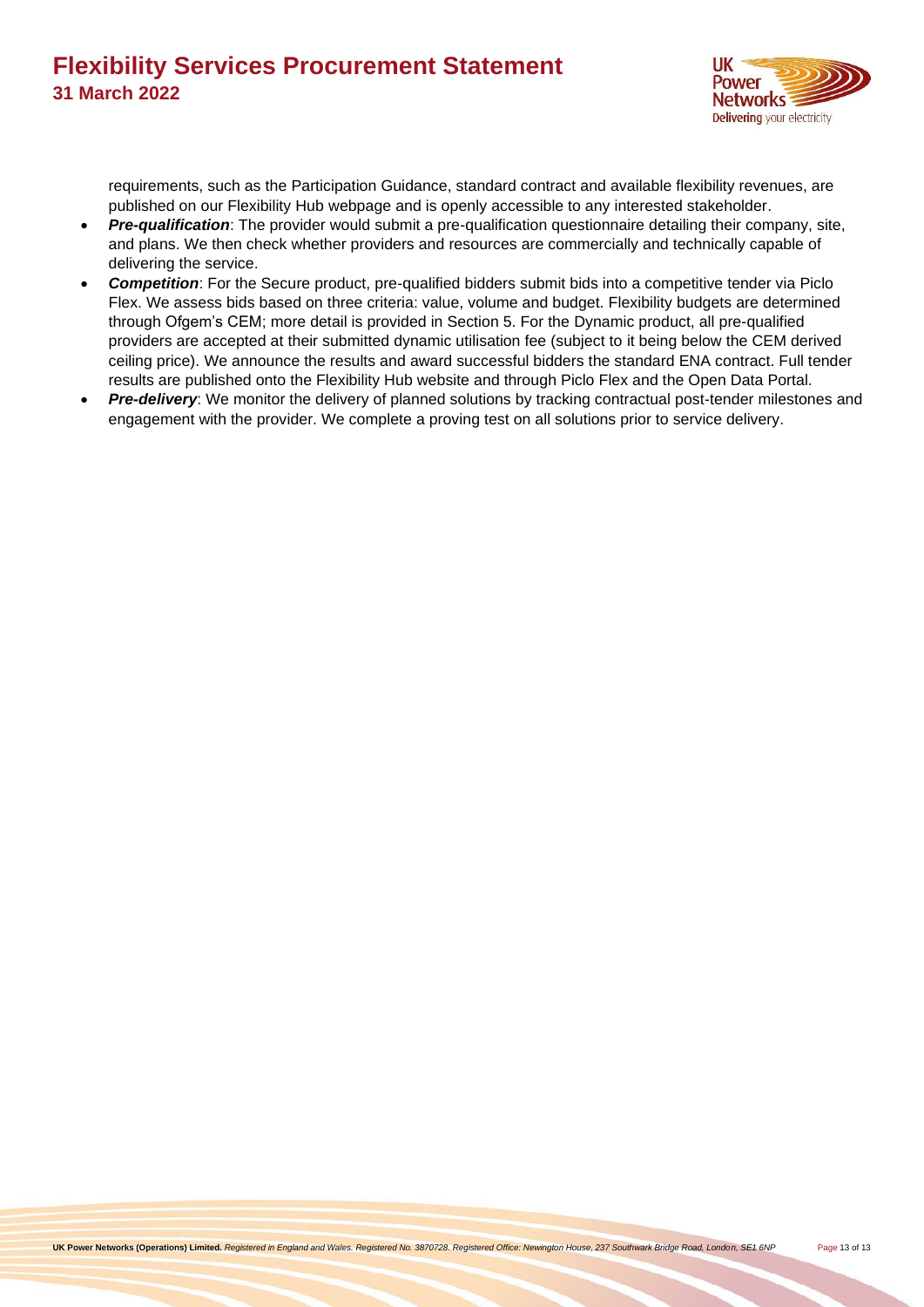



<span id="page-13-0"></span>Figure 5: Market testing process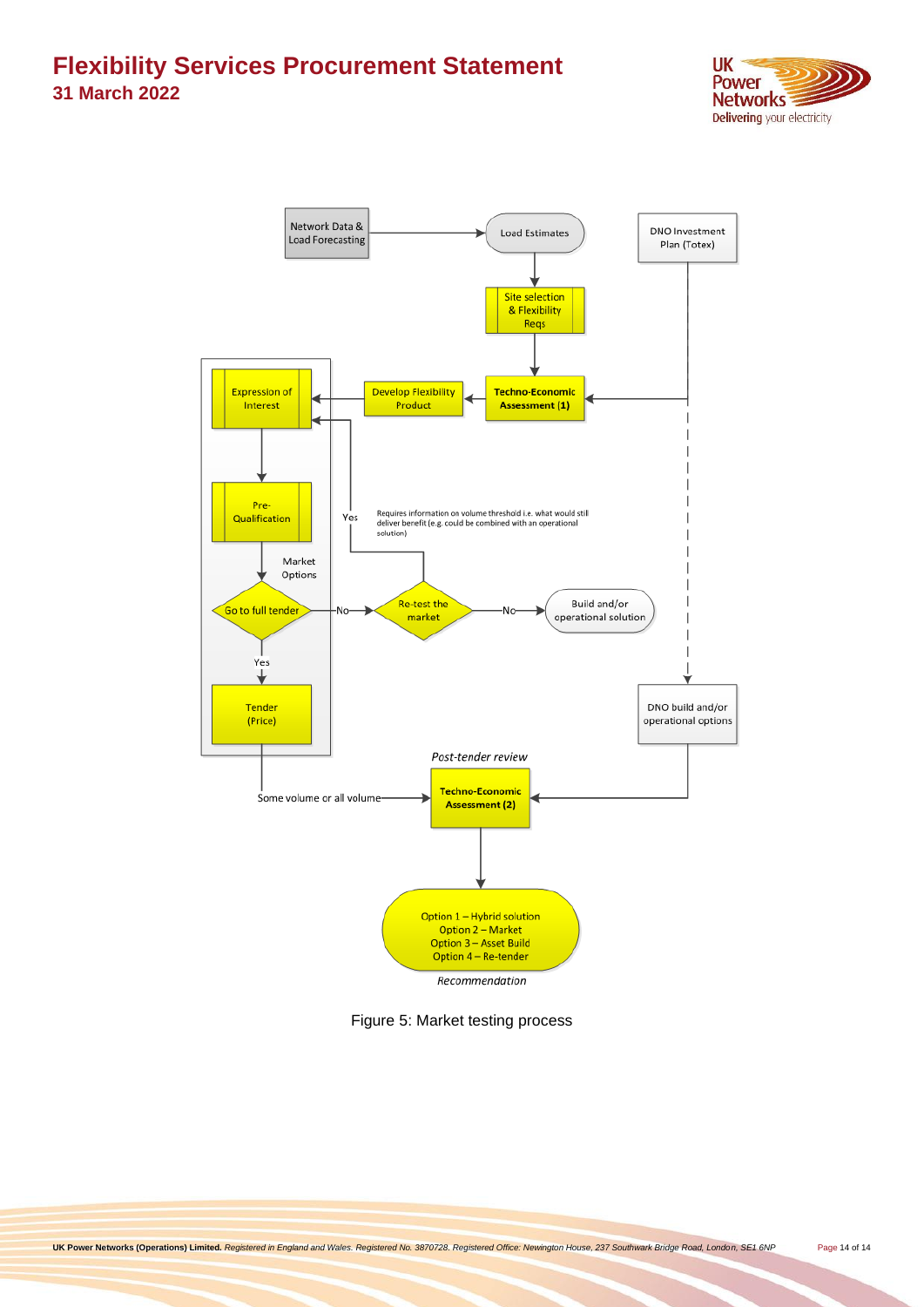

#### **An objective, transparent and market-based tendering process**

The following describes each stage of the tender process, consistent with the procurement stages agreed through the Open Networks project (although further work is being done on standardisation across system operators). We explain how fairness, transparency and market facilitation are embedded into the process.

<span id="page-14-0"></span>

| <b>Tender stage</b> | <b>Objective</b>                                                                                                                                                                                                                                                                                                                                                                               | <b>Transparent</b>                                                                                                                                                                                                                                                                                                                                                                                                                                                                                                                                                          | <b>Market-based</b>                                                                                                                                                                                                                                                                                                                                                                                                                                                                                                                                                  |
|---------------------|------------------------------------------------------------------------------------------------------------------------------------------------------------------------------------------------------------------------------------------------------------------------------------------------------------------------------------------------------------------------------------------------|-----------------------------------------------------------------------------------------------------------------------------------------------------------------------------------------------------------------------------------------------------------------------------------------------------------------------------------------------------------------------------------------------------------------------------------------------------------------------------------------------------------------------------------------------------------------------------|----------------------------------------------------------------------------------------------------------------------------------------------------------------------------------------------------------------------------------------------------------------------------------------------------------------------------------------------------------------------------------------------------------------------------------------------------------------------------------------------------------------------------------------------------------------------|
| Tender initiation   | We select locations based on objective<br>criteria primarily load forecasts and firm<br>capacity.<br>We calculate flexibility guide/ceiling<br>prices through a rigorous CBA process<br>on a site-specific basis.<br>• The Piclo Flex platform is independent<br>of UK Power Networks.                                                                                                         | We publish sites three to six months ahead of a<br>tender to give providers sufficient lead-time to<br>prepare bids.<br>Providers can view all locations and detailed flexibility<br>$\bullet$<br>requirements on Piclo Flex including deferral value,<br>capacity requirement, service window, estimated<br>dispatch frequency and duration<br>We publish tender documentation and timelines on<br>the Flexibility Hub soon after the sites have been<br>announced. The documentation explains the stages<br>of the tender, timelines, and requirements to<br>participate. | Any provider can create an account and register<br>assets on Piclo Flex free of charge.<br>All providers already registered on the platform<br>$\bullet$<br>are notified by Piclo when assets fall into a<br>competition zone.<br>Engagement with providers is carried out in<br>$\bullet$<br>conjunction with the independent Piclo team.<br>Sites selected facilitate assets across all voltage<br>levels (EHV to LV).                                                                                                                                             |
| Pre-qualification   | Registered assets connected to the<br>constraint and connected at the right<br>voltage on Piclo Flex automatically<br>pass through to the pre-qualification<br>assessment phase.<br>All providers are assessed according to<br>their responses to standard financial<br>and technical questionnaires.<br>We use a common set of criteria to do<br>the assessments regardless of<br>technology. | We notify providers when assets in a competition<br>$\bullet$<br>zone are qualified/disqualified with reasons.<br>We publish assessment criteria in the ITT found on<br>$\bullet$<br>the Flexibility Hub.<br>Providers declare agreement with standard ENA<br>$\bullet$<br>contract terms before submitting the Dynamic<br>Purchasing System (DPS) application. The DPS<br>allows single registration for multiple tender rounds.                                                                                                                                           | Low thresholds for participation to maximise the<br>number of assets eligible including 10kW<br>minimum flexible capacity and a minimum of 30<br>minute run time regardless of provider or<br>technology type.<br>We allow new and existing assets, different<br>metering points, we do not require real-time<br>telemetry, and we accommodate different<br>dispatch communication methods to minimise the<br>cost of entry.<br>Planned and existing solutions can participate.<br>Baselines are established by providers according<br>to the published methodology. |
| Competition         | We assess bids using a published<br>assessment methodology.<br>Bid assessment is technology agnostic.<br>$\bullet$                                                                                                                                                                                                                                                                             | We notify providers when their accepted/rejected with<br>$\bullet$<br>reasons.<br>Tender results are publicly available on the Flexibility<br>$\bullet$<br>Hub.                                                                                                                                                                                                                                                                                                                                                                                                             | We assess all bids at the same time rather than<br>on a first come-first serve basis to prevent<br>foreclosing the market.<br>Providers can bid into a variety of products with<br>$\bullet$<br>varying levels of commitment required.                                                                                                                                                                                                                                                                                                                               |
| Pre-Delivery        | We use the standard ENA flexibility<br>$\bullet$<br>contract.<br>We monitor delivery using a<br>$\bullet$<br>standardised process of tracking Post<br>Tender Milestones submitted.                                                                                                                                                                                                             | ENA standard contract is publicly available on the<br>$\bullet$<br>Flexibility Hub and providers are required to agree to<br>terms in order to pre-qualify.<br>Post tender milestones are included in contract<br>$\bullet$<br>schedules.                                                                                                                                                                                                                                                                                                                                   | Long and short-term contracts (one to five years)<br>$\bullet$<br>possible depending on provider preference.<br>Contract performance incentives limit provider<br>$\bullet$<br>payment deductions to their total potential<br>revenues.                                                                                                                                                                                                                                                                                                                              |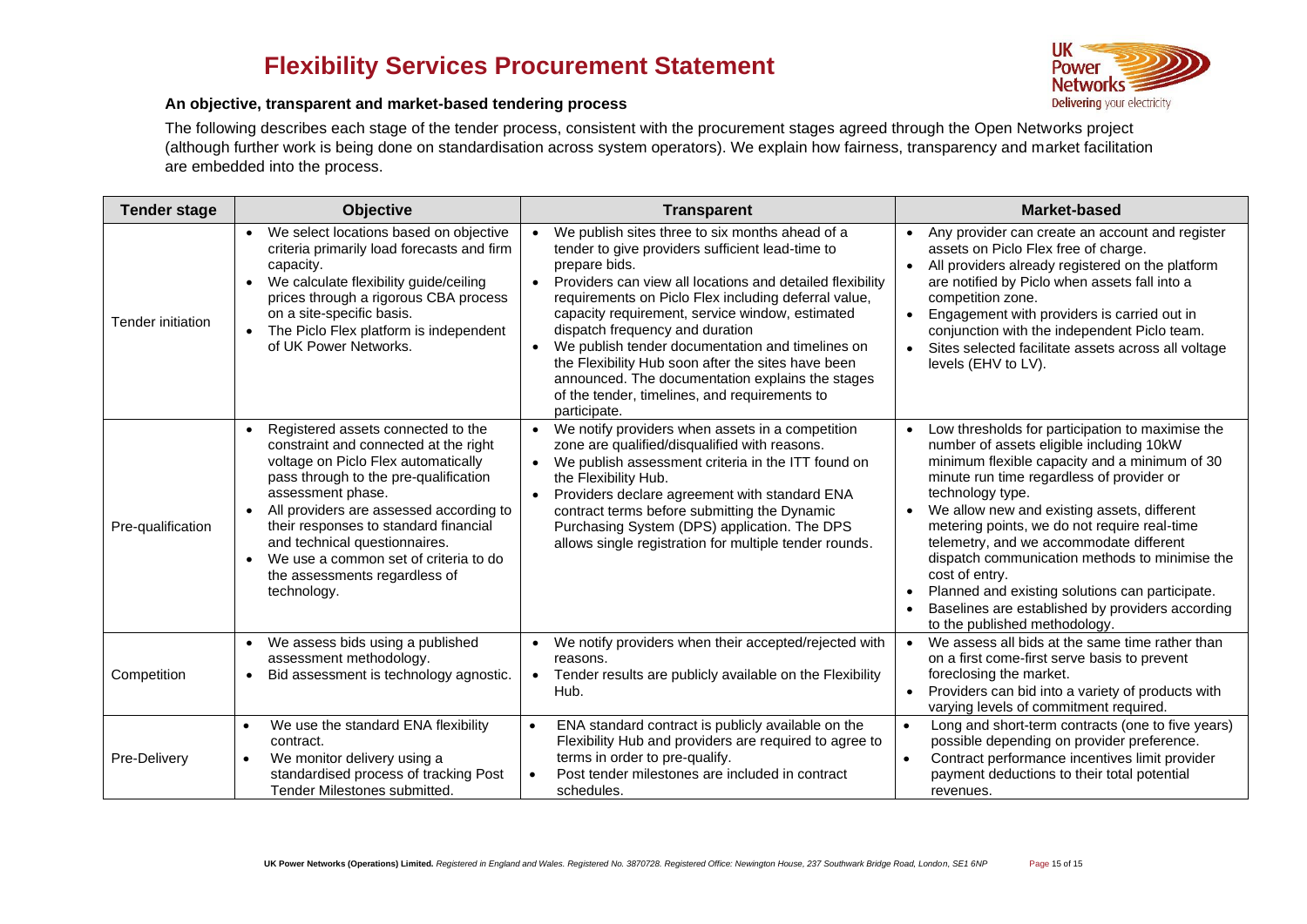

We are committed to transparency in our flexibility procurement and have led the way with the publication of key tender information since 2019. This includes making our tender documentation openly accessible on our website and publishing very granular competition results<sup>13</sup>. The competition result information includes:

- Bid information by competition area
- The volume of flexibility accepted and rejected
- Names of flexibility providers that have bid
- The total volume of the flexibility contracts in place
- The availability and utilisation prices received.

#### <span id="page-15-0"></span>**Pricing strategy**

For the Secure Product, flexibility providers competitively bid availability and utilisation fees as they see fit. We provide site-specific guide prices to providers to inform their business plan and bidding. These guide prices are directly linked to the value of reinforcement deferral at each site through the CBA (see Section 5 for more detail).

For the Dynamic Product, we provide site-specific ceiling prices. Providers set the utilisation price which can be adjusted on a monthly basis provided that it remains below the ceiling price. This pricing reflects the incentive required by providers to deliver energy on a close to real-time basis. We will request dispatch from Dynamic providers if required in order of increasing utilisation price. As we evolve towards closer to real-time markets in RIIO-ED2 and market liquidity increases, utilisation prices are expected to fall as providers compete to be dispatched.

#### <span id="page-15-1"></span>**Procurement timetable and process**

The procurement timetable for the current tender and retender are outlined below.

| <b>Stage</b>                               | <b>Activity</b>                                                  | <b>Tender 1</b>                | <b>Tender 2</b>                |
|--------------------------------------------|------------------------------------------------------------------|--------------------------------|--------------------------------|
| Stage 1: Tender                            | Flexibility zones signposted                                     | September 2021                 | 27 May 2022                    |
| <b>Initiation</b>                          | Tender documentation published                                   | 4 April 2022                   | 26 August 2022                 |
|                                            | PQ Open                                                          | 4 April 2022                   | 26 August 2022                 |
| Stage 2: Pre-<br><b>Qualification (PQ)</b> | <b>PQ Submission Deadline</b>                                    | 6 May 2022                     | 30 September 2022              |
|                                            | <b>PQ Results</b>                                                | 23 May 2022                    | 21 October 2022                |
|                                            | <b>Competition Open</b>                                          |                                | 26 October 2022                |
| Stage 3:<br><b>Competition</b>             | <b>Competition Close</b>                                         |                                | 4 November 2022                |
|                                            | <b>Competition Results</b>                                       |                                | 30 November 2022               |
|                                            | Signed Contract deadline                                         | 30 June 2022                   | 13 January 2023                |
| Stage 4: Pre-<br>delivery                  | Solutions delivered in accordance<br>with Post Tender Milestones | In accordance with<br>contract | In accordance with<br>contract |
| <b>Stage 5: Delivery</b>                   | Solutions complete and delivering<br>flexibility                 | 1 July 2022                    | May 2023                       |

*Table 2: Tender timelines*

<sup>&</sup>lt;sup>13</sup> An example is our April 2020 Post Tender Report – [https://smartgrid.ukpowernetworks.co.uk/wp-content/uploads/2020/07/Flexibility-Post-Tender-](https://smartgrid.ukpowernetworks.co.uk/wp-content/uploads/2020/07/Flexibility-Post-Tender-Report-Bids-2020.xlsx)[Report-Bids-2020.xlsx](https://smartgrid.ukpowernetworks.co.uk/wp-content/uploads/2020/07/Flexibility-Post-Tender-Report-Bids-2020.xlsx)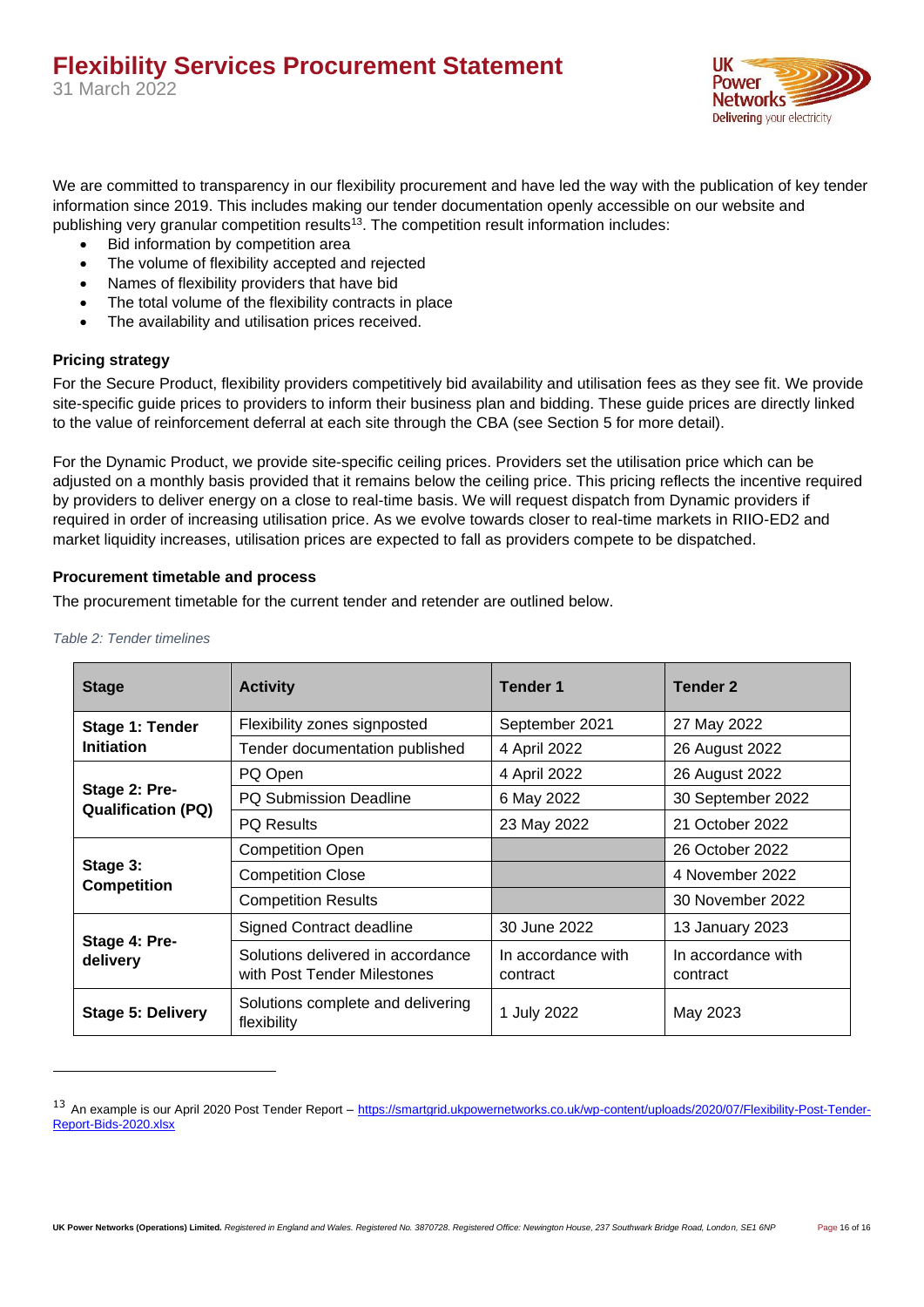

### <span id="page-16-0"></span>**Flexibility market trends**

We have seen rapid growth in awarded contracts since our first tender in 2017 as shown in [Figure 6.](#page-16-2) This has been driven by a number of factors, including:

- 1) Our vision to procure flexibility to address a wider range of network constraints to increase efficient outcomes for our customers.
- 2) Our collaboration with the market including taking on market feedback to improve flexibility service design.
- 3) Our commitment to increasing information provision and market transparency.
- 4) Our development of tender processes, in collaboration with Piclo Flex, to simplify participation for all types of flexibility providers.

We are looking to continue this positive trend in the next regulatory year by further expanding our flexibility requirements and promoting closer to real-time services to enrol new forms of flexibility.



Figure 6: Flexibility procurement trend

<span id="page-16-2"></span>As more awarded contracts come online, we are also significantly increasing spend on flexibility. [Figure 3](#page-10-0) and [Figure 4](#page-10-1) show that we expect at least a five-fold increase in flexibility spend in the next regulatory year to over £1m. There is potential for this spend to increase further through contracts awarded in the abovementioned Tender 1. Furthermore, we anticipate spend to increase substantially in the RIIO-ED2 period as we establish the DSO to deploy flexibility and achieve efficient outcomes for customers. This represents important progress for the flexibility market as we demonstrate real financial flows in exchange for flexibility services.

### <span id="page-16-1"></span>**Impact of flexibility procurement on other markets and wider system**

In designing our flexibility tenders, we have given consideration to the ability of contracted flexibility providers to effectively participate in retail, wholesale and balancing markets. Developing improved coordination with other system operators is the focus of the Open Networks project explained in more detail in Section 4.

Key relevant features of our service:

- Our contracts do not contain any exclusivity clauses and so facilitate revenue stacking by providers.
- Secure contracted providers can participate in other markets during our service windows provided they are complementary in direction of delivery (generation turn-up/demand turn-down).
- Dynamic contracted providers can accept or reject our requests at their discretion, thus facilitating optimisation of near-term revenues across multiple markets.
- We provide visibility of expected utilisation across our products to allow flexibility providers to assess opportunities and operational requirements.
- An aggregator of flexible assets is able to select the active/inactive facilities within its portfolio to help them optimise their assets.
- Tender information published throughout the tender process for consideration by other system operators.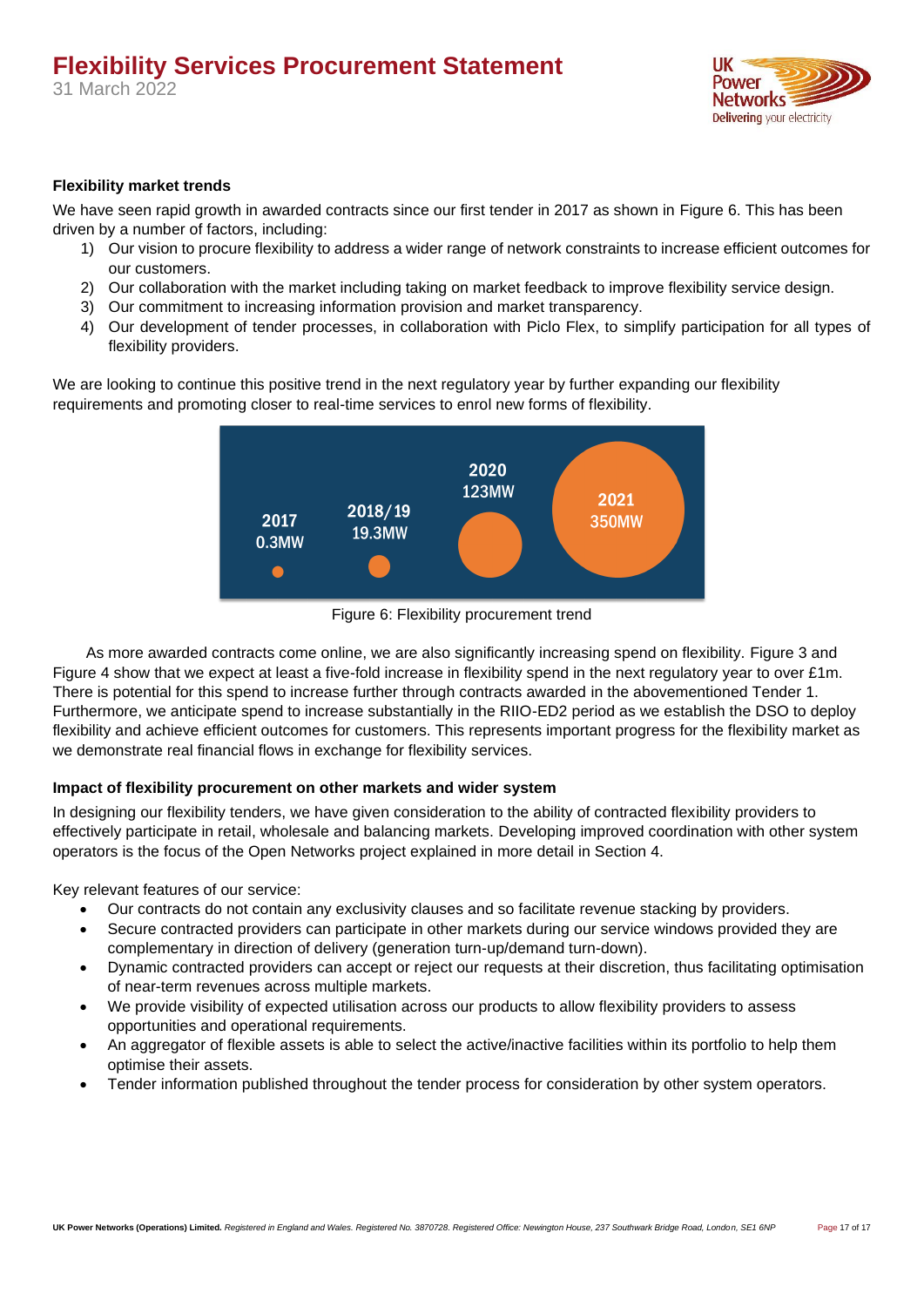

### <span id="page-17-0"></span>**4. Stakeholder engagement**

Stakeholder engagement is crucial to expand the diversity and scale of the flexibility marketplace. During 2021/22, we spoke with a varied audience, including, but not limited to DER developers/owners, electricity heating consumers, hydro plants and energy users. A diverse customer base helps to maximise participation in our tenders and assists with co-design of the products and services. Furthermore, we continue to work with other DNOs and the ESO to establish standardised approaches for the procurement and utilisation of flexibility, thus creating an open and accessible market which delivers optimal whole system outcomes for the end consumer.

### <span id="page-17-1"></span>**Description of stakeholder engagement**

We will continue to engage with flexibility providers, customers, and interested stakeholders though multiple channels:

- *Biannual Flexibility Forum<sup>14</sup>*: We will organise two online forums. Our next summer forum will be in June 2022 where we will announce results from Tender 1 and plans for the remainder of the year, such as plans for Tender 2. Our next winter forum will be in November 2022 where we will announce results from Tender 2. We will invite webinar attendees to give their feedback, fostering a collaborative approach to flexibility market design.
- *Webinars*: We will hold a webinar prior to inform providers of the process for participating, the services sought and key tender dates. Piclo Flex will also offer introduction to flexibility services webinars as well as host a good source of training material on their website.
- *Surgeries and bilateral meetings*: We will offer dedicated bilateral meetings with interested providers throughout the year. During the pre-qualification phase of each tender, we will provide finer details, such as the services being procured, the tender timeline and steps to be taken in order to participate.
- *Flexibility Mailing list*<sup>15</sup>: We will regularly send the latest news and announcements regarding flexibility services throughout the year. The mailing list currently has over 360 stakeholders subscribed.
- *Industry events*: We will attend and present at industry conferences and workshops organised by third parties. We will join at least five industry events in 2022/23.
- *Biannual Connections and DER Forums<sup>16</sup>*: We will present at forums catered for our connections and DER customers. These forums provide a valuable opportunity to engage a large audience.
- **Incentive on Connections Engagement (ICE)<sup>17</sup>:** We will engage with the wide and varied range of customers looking to connect to our networks and develop products and services that meet their needs through our ICE initiatives. Our workplan is developed through extensive stakeholder engagement over a 12 month period which includes customer forums, scrutiny panels, customer surgeries and one-to-one meetings. We also deliver flexibility markets improvements through ICE.
- *Market Platform:* In addition to the regular stakeholder engagement that we do with our market platform partner, Piclo, we will continue discovery work for our enduring market platform requirements. We will continue conducting one-to-one interviews with existing and potential FSPs to understand what is working well, their challenges and how we can increase participation in local markets. We will investigate opportunities to align flexibility services with wholesale and ESO markets, many of which are traded day ahead. This is a clear opportunity for improvement and aligns with our RIIO-ED2 intent to procure a portion of our requirements closer to real-time. We are also hearing the importance of continuing to reduce up-front barriers to participation, and of giving FSPs confidence that any time and resource they do spend to enable participation in UK Power Networks' flexibility markets is no-regrets for the future. A number of FSPs participating in ESO services have also raised the importance of clear testing and performance management rules, particularly as

<sup>14</sup> Winter and summer forum slides in the events section - <https://smartgrid.ukpowernetworks.co.uk/flexibility-hub/>

<sup>&</sup>lt;sup>15</sup> Providers can sign up to the Flexibility Mailing list by contacting the Flexibility Mailbox [\(flexibility@ukpowernetworks.co.uk\)](file:///D:/Users/measd1p/AppData/Local/Microsoft/Windows/Temporary%20Internet%20Files/Content.Outlook/H6KR1NUA/flexibility@ukpowernetworks.co.uk).

<sup>16</sup> Connection and DER forum slides - <https://www.ukpowernetworks.co.uk/engaging-with-our-connections-customers>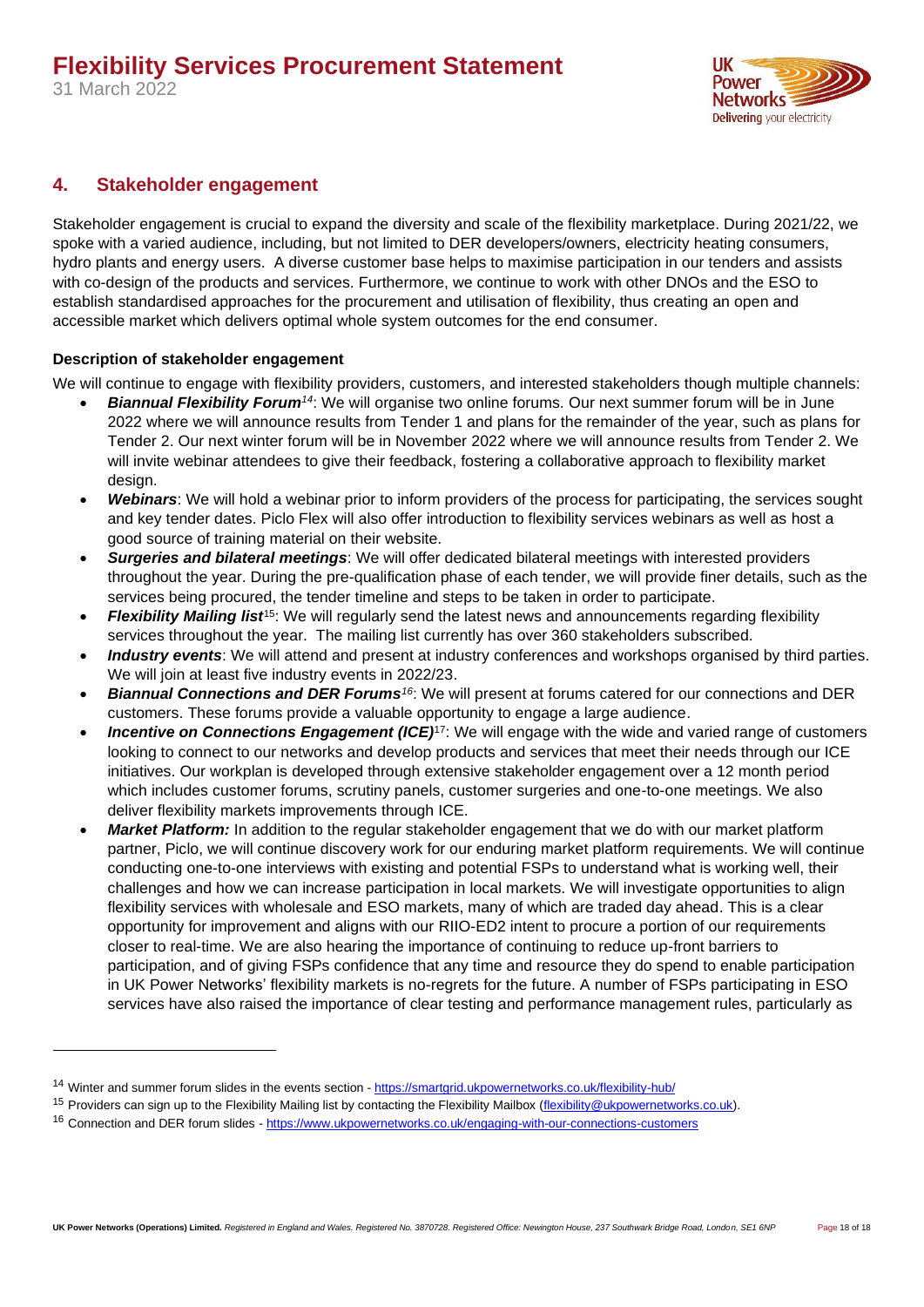

stacking services becomes more common. FSP perspectives are a critical input to the scope and design of our future market platform and we will continue this engagement throughout 2022/23.

- *Open Data Portal***<sup>17</sup>**: We will publish our flexibility zones on the Open Data Portal prior to each tender. This gives greater visibility of the opportunity for participation. It also allows interested parties to layer multiple data sets, which are relevant to the individual to understand the bigger picture.
- *Social Media:* We will launch social media campaigns for each tender to capture attention from potential future flexibility providers.
- **Stakeholder Engagement and Consumer Vulnerability (SECV):** Every year we take the opportunity through the **SECV** Incentive to summarise how we engage with our wide range of stakeholders and address key consumer vulnerability issues. These reports can be found on our website<sup>18</sup>. We always encourage and are receptive to stakeholder feedback. Some significant changes we have made to our offering since inception of our flexibility tenders are given in [Table 3.](#page-18-0)

| <b>Market feedback</b>                                            | <b>UK Power Networks' response</b>                                                                                                                                                                                                                                                                                                                                                                                                                     |
|-------------------------------------------------------------------|--------------------------------------------------------------------------------------------------------------------------------------------------------------------------------------------------------------------------------------------------------------------------------------------------------------------------------------------------------------------------------------------------------------------------------------------------------|
| Closer to real-time services and<br>forward contracts             | Tendering a combination of closer to real-time services through<br>the Dynamic product and forward contracts through the Secure<br>product to cater to different business and operational models.                                                                                                                                                                                                                                                      |
| Short and long term contract<br>lengths                           | Offering a range of contract lengths from one to five years<br>across Tenders 1 and 2                                                                                                                                                                                                                                                                                                                                                                  |
| Lowering barriers to participation<br>for low carbon technologies | Using the findings from our Shift innovation project we are<br>offering a new baseline methodology to represent the<br>counterfactual to a dispatch instruction - the Home-based<br>Electric Vehicle Charging Baseline - is a diversified curve<br>representing non-smart charging from a single at-home EV.                                                                                                                                           |
| Greater variety of products                                       | We will build on three Expressions of Interest we ran last year<br>for outage needs which resulted in a Restore contract with a<br>16MW asset in Sheerness. We are working closely with our<br>planning teams to continue to identify new opportunities and<br>refine our approach. For example we have introduced a<br>standard internal template to capture the key requirements of<br>the outage for quick conversion into commercial requirements. |
| Easier access to information                                      | Launched our Open Data Portal which allows users to overlay<br>flexibility requirements against other UK Power Networks open<br>source data such as the Embedded Capacity Register,<br>stimulating innovation and market development.                                                                                                                                                                                                                  |
| Aligning participation criteria                                   | Accommodating half-hourly meter data to align with minimum<br>requirements of other markets.                                                                                                                                                                                                                                                                                                                                                           |
| Improving tendering process                                       | Simplification of tender documentation and improving bidding<br>experience for providers with large numbers of assets.                                                                                                                                                                                                                                                                                                                                 |

<span id="page-18-0"></span>*Table 3: Responding to market feedback*

<sup>17</sup> <https://www.ukpowernetworks.co.uk/open-data-portal>

<sup>18</sup> <https://www.ukpowernetworks.co.uk/engagement/engaging-with-our-stakeholders>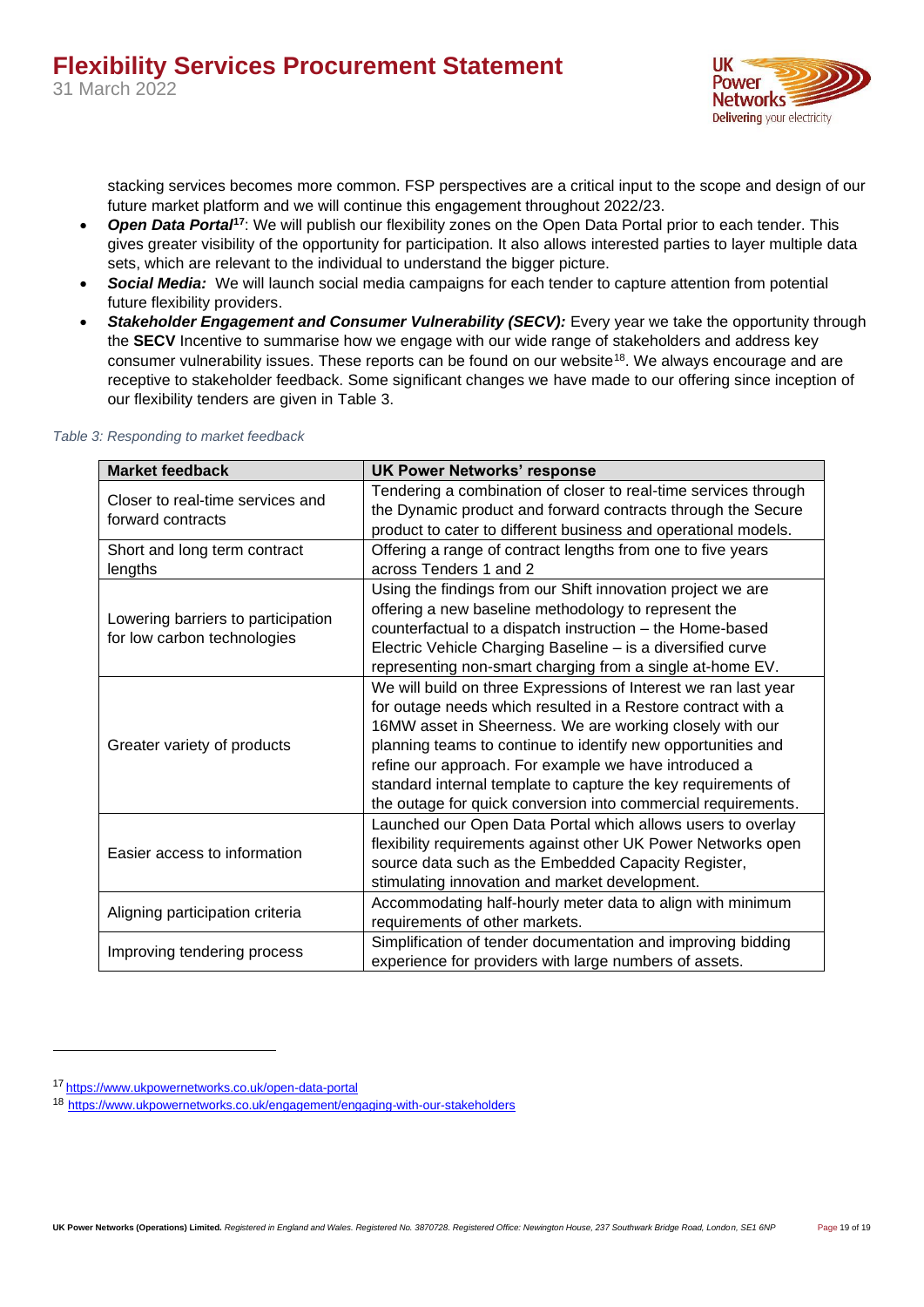

We are collaborating with National Grid Electricity System Operator (ESO) on Regional Development Programmes (RDP) and ESO and the other DNOs on the Energy Networks Association (ENA), Open Networks Project.

- *Open Networks Project*: The project managed through the ENA brings together all the UK and Ireland local distribution networks and transmission networks to standardise approaches, processes and to improve whole system coordination.
- *Regional Development Programmes*: We continue to collaborate with the ESO on the South Coast RDP, which to date has enabled a further c.1GW of DER capacity to connect in the region. Work is currently underway developing the service design and dispatch mechanisms to compliment the control and visibility element of these new customer connections. We have also now embarked on an accelerated RDP in our East Anglia area, where significant constraints on transmission capacity are driving 7 year lead times for new connections. The work to date has initially targeted a new approach to modelling and accommodating high volumes of electricity storage looking to connect in the area, and is working with customers to test different options.

Through the Open Networks project we have made significant progress in establishing common rules for procurement and use of flexibility over the last 12 months, the highlights include:

- *DSO CBA (2021 WS1A P1)*: Co-development of the CEM for network investment decisions to incorporate carbon value and identification of methodologies for incorporating option value. This tool is used to decide which intervention to procure to mitigate a reinforcement need, whether that be a flexibility service, an asset reinforcement or an alternative innovative solution.
- *Whole system CBA (2021 WS4 P1)*: Co-developing with other network companies a tool to enable the comparison of costs and benefits across different sectors, regulated and non-regulated stakeholders, and a number of scenarios.
- *Procurement processes (2021 WS1A P2)*: We investigated with other network companies the potential to create concurrent DNO and ESO procurement timelines.
- *Review of legacy ANM contracts, apportioning curtailment risk and curtailment information (2021 WS1A P3/P8/P9)*: Worked with other DNOs to develop exit guidance for customers, assess new methods for ANM curtailment apportionment and improve provision of curtailment information.
- *Standard flex contract (2021 WS1A P4)*: We co-developed a new version of the standard flexibility agreement which aligns DNO and ESO procurement.
- *Primacy rules for service conflicts (2021 WS1A P5):* Co-developing primacy principles for network coordination and co-optimisation.
- *Baselining (2021 WS1A P7)*: Developing a set of standardised baseline methodologies with other network companies and flexibility provider input. Delivering a baselining tool that can be used by the market and system operators to calculate baselines using the standard methodologies.

### <span id="page-19-0"></span>**Planned engagement with the ESO and DNOs**

We are continuing our collaboration with the ESO and other DNOs through the Open Networks project and the Regional Development Programme (RDP). The Open Networks detailed work plan for 2022 provides more information<sup>19</sup>. Some of the key priorities for the upcoming regulatory year are:

- Enhancements to the Common Evaluation Methodology (CEM) (and tool) used to evaluate flexibility and traditional intervention options
- Alignment of Flexibility services procurement processes across DNOs and ESO, including pre-qualification and planning move to real time procurement
- Review of dispatch interoperability of systems across DSO and ESO. Review approach to settlement across DSO services

<sup>19</sup> [https://www.energynetworks.org/industry-hub/resource-library/on22-prj-2022-programme-initiation-document-\(pid\)-\(13-jan-2022\)-published.pdf](https://www.energynetworks.org/industry-hub/resource-library/on22-prj-2022-programme-initiation-document-(pid)-(13-jan-2022)-published.pdf)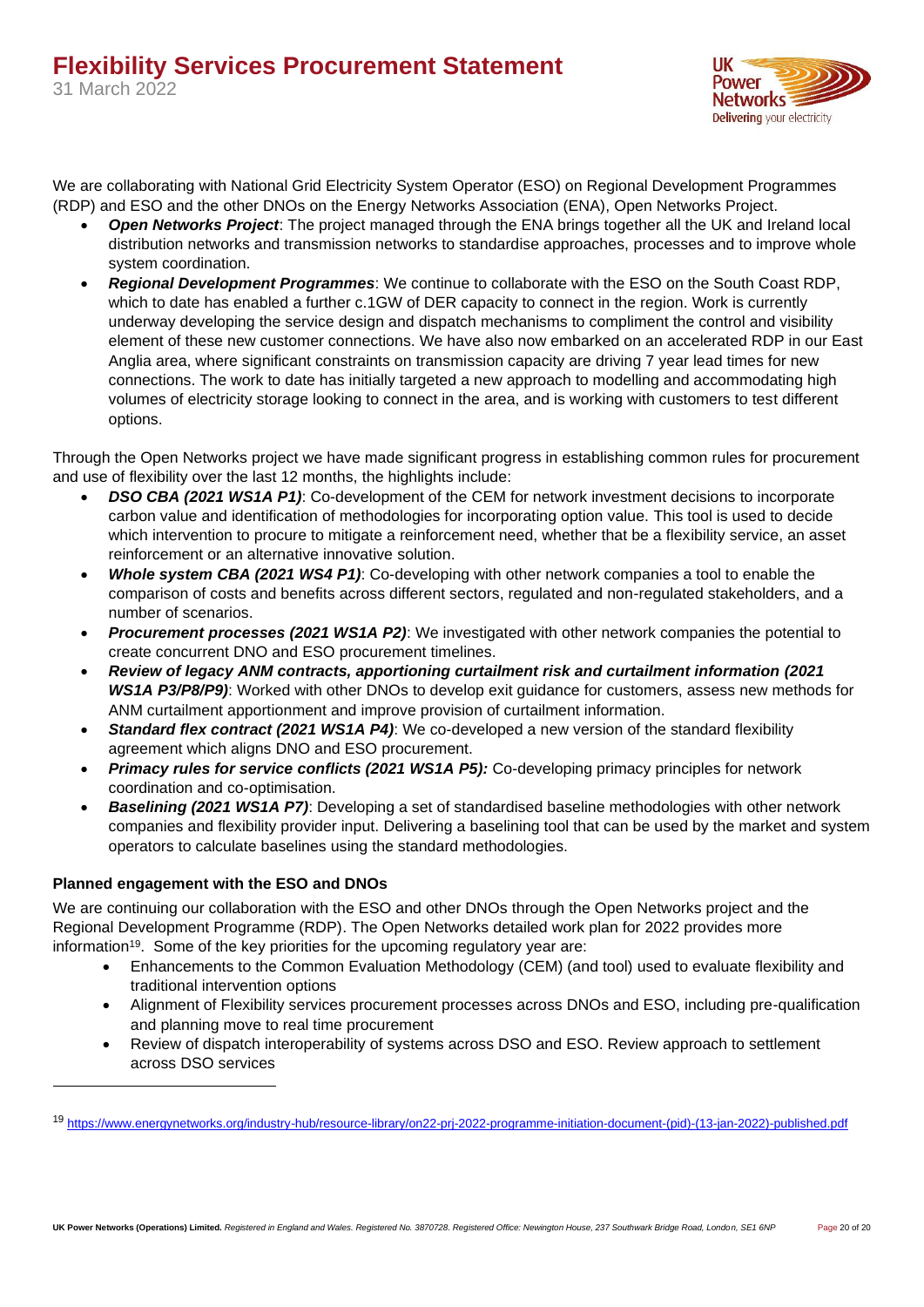31 March 2022



- Improvement to existing Standard agreement for procuring Flexibility services across DSO and ESO.
- Defining and implementing 'Primacy Rules' for the ESO and the DNOs to manage service conflicts
- Review of existing and new Flexibility products and undertaking further analysis on stackability to address barriers
- Support the Ofgem/BEIS initiative to achieve common methodologies for carbon reporting and monitoring across DNOs
- Improved provision and accessibility of curtailment information for ANM enabled Flexible Connections
- Integrating the various aspects of flexibility into a coherent framework. Setting out a clear strategic view of further development required to mature processes across key aspects of flexibility (e.g. real time procurement)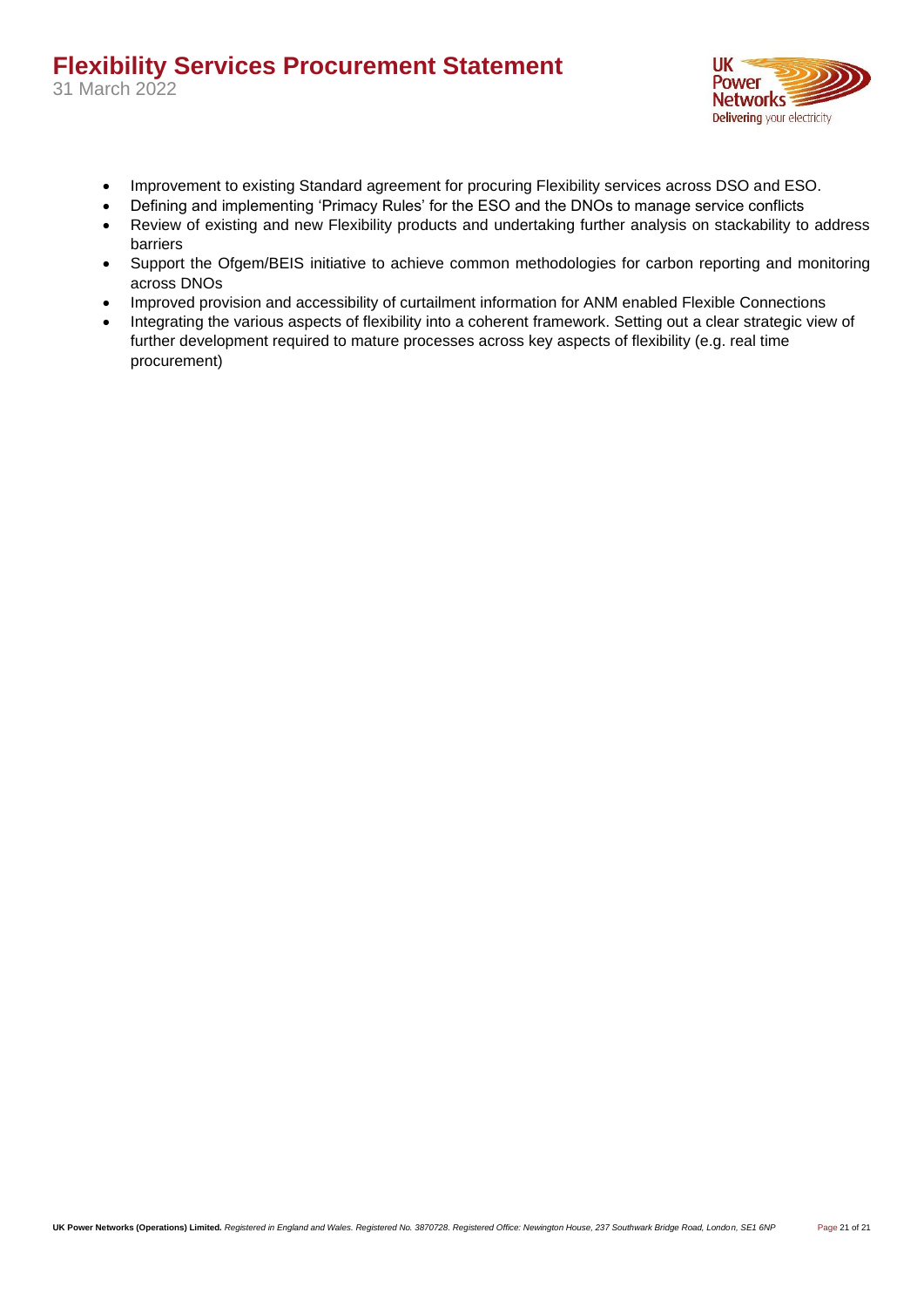

### <span id="page-21-1"></span><span id="page-21-0"></span>**5. Quantitative assessment**

### **Ensuring flexibility services are the most economic solution**

We undertake the CBA using the CEM and supporting excel based CEM tool, which was developed through the Open Networks project to deliver consistency in how DNOs evaluate different network investment options used to market test flexibility solutions. The CEM is based on the Ofgem CBA, which we used in earlier tender rounds.

The methodology sets out to analyse the Net Present Value (NPV) of discounted cash flows of each solution. The difference between the NPV of the network reinforcement versus the NPV of the deferred reinforcement represents the amount that could be spent on flexibility services to achieve the deferral. The below simplified schematic shows this calculation where reinforcement has been deferred into year four.

Note that the actual CBA will be more complex since it models the TOTEX (total expenditure) cash flow DNO funding model where a proportion of the expenditure is returned in the year it is incurred and the rest is returned over time. The CEM tool also enables consideration of multiple scenarios and deferral periods.

|                    | <b>NPV</b>              | Year <sub>1</sub> | Year 2 | Year <sub>3</sub> | Year <sub>4</sub> |  |
|--------------------|-------------------------|-------------------|--------|-------------------|-------------------|--|
| <b>Baseline</b>    | <b>NPV</b> Baseline     | Reinforcement     |        |                   |                   |  |
| Deferral           | NPV <sub>Deferral</sub> |                   |        |                   | Reinforcement     |  |
| Flexibility budget | NPVDeferal-Baseline     | Flex              | Flex   | Flex              |                   |  |
|                    |                         |                   |        |                   |                   |  |

The flexibility budgets, which we publish to the market prior to each tender, are converted into indicative prices to help the market translate value into offers by dividing the budget by the required availability and utilisation volumes. These volumes are determined from site-specific load profile analysis and forecasts. Site specific budgets and prices can be found in the Revenue Ranges spreadsheet that we publish on our website<sup>20</sup>.

### <span id="page-21-2"></span>**Assessment of competitive bidding**

We publish our bid assessment methodology for the Secure product within the ITT documentation on the Flexibility Hub<sup>21</sup>. The assessment of bids will seek to meet the volume requirement, at a cost that is within budget and as economically as possible as shown in [Figure 7.](#page-22-0)

<sup>20</sup> Revenue Ranges spreadsheet available on the Flexibility Hub – <https://smartgrid.ukpowernetworks.co.uk/flexibility-hub/>

<sup>21</sup> <https://smartgrid.ukpowernetworks.co.uk/flexibility-hub/>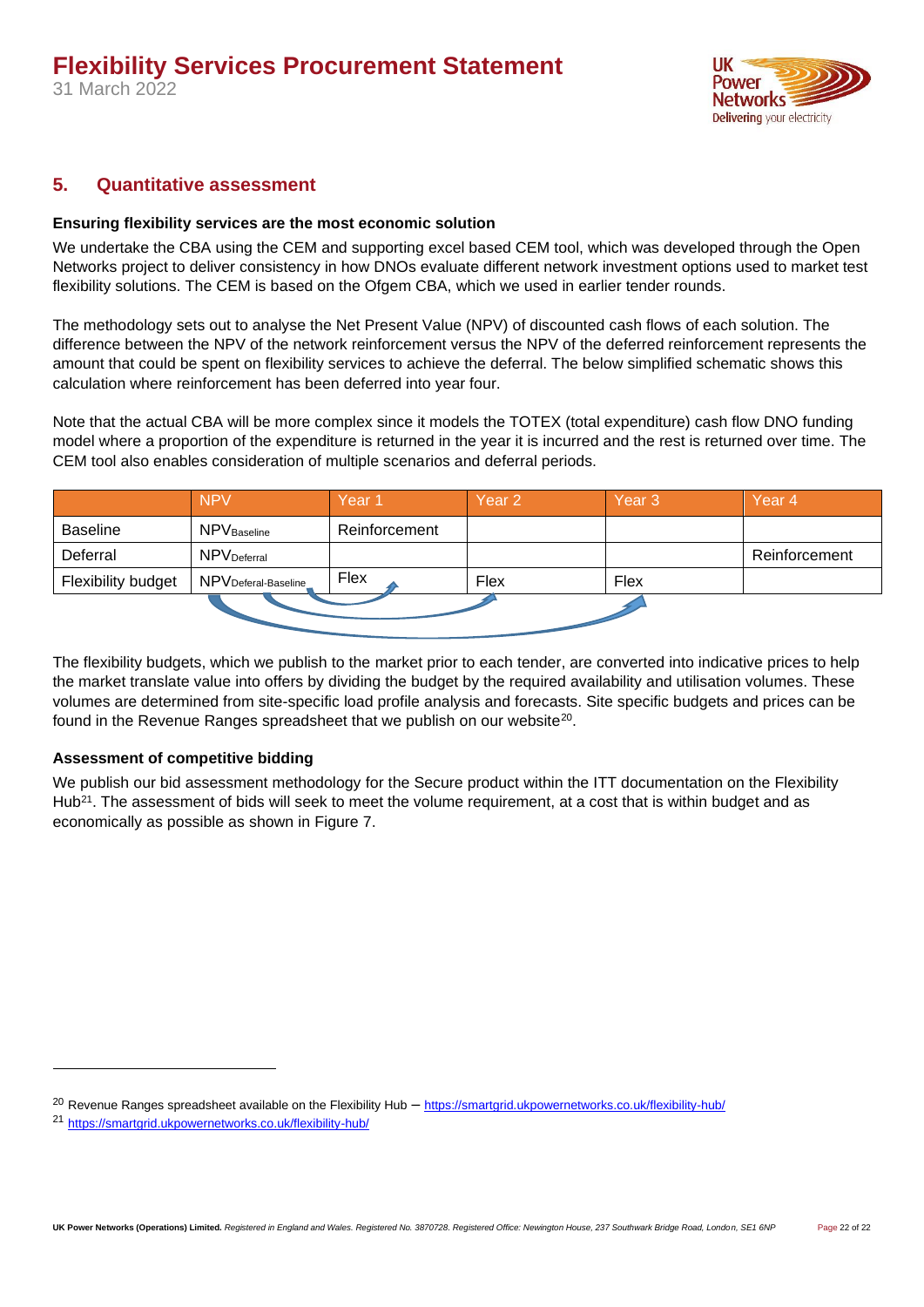31 March 2022





Figure 7: Bid assessment process

<span id="page-22-0"></span>The comparable rate (in £/MWh) is derived from the availability fee and utilisation fee and allows comparison between bids. The detailed formulation can be found in the ITT. We provide an example of the bid assessment carried out in our most recent tender at the Burwell Milton Arbury Histon flexibility zone in Appendix D.

For the Dynamic service, providers set their utilisation price. They can change their price on a monthly basis provided that it always remains below the site-specific ceiling price derived through the CBA. This ensures that when we dispatch, the flexibility provision is efficient relative to the reinforcement counterfactual. Where we have more than one FU in a flexibility zone, we will dispatch FUs in price order subject to security of supply and operability considerations (see [Figure 2\)](#page-9-1). This merit order approach to dispatch encourages providers to compete on utilisation price, thus driving further efficiencies.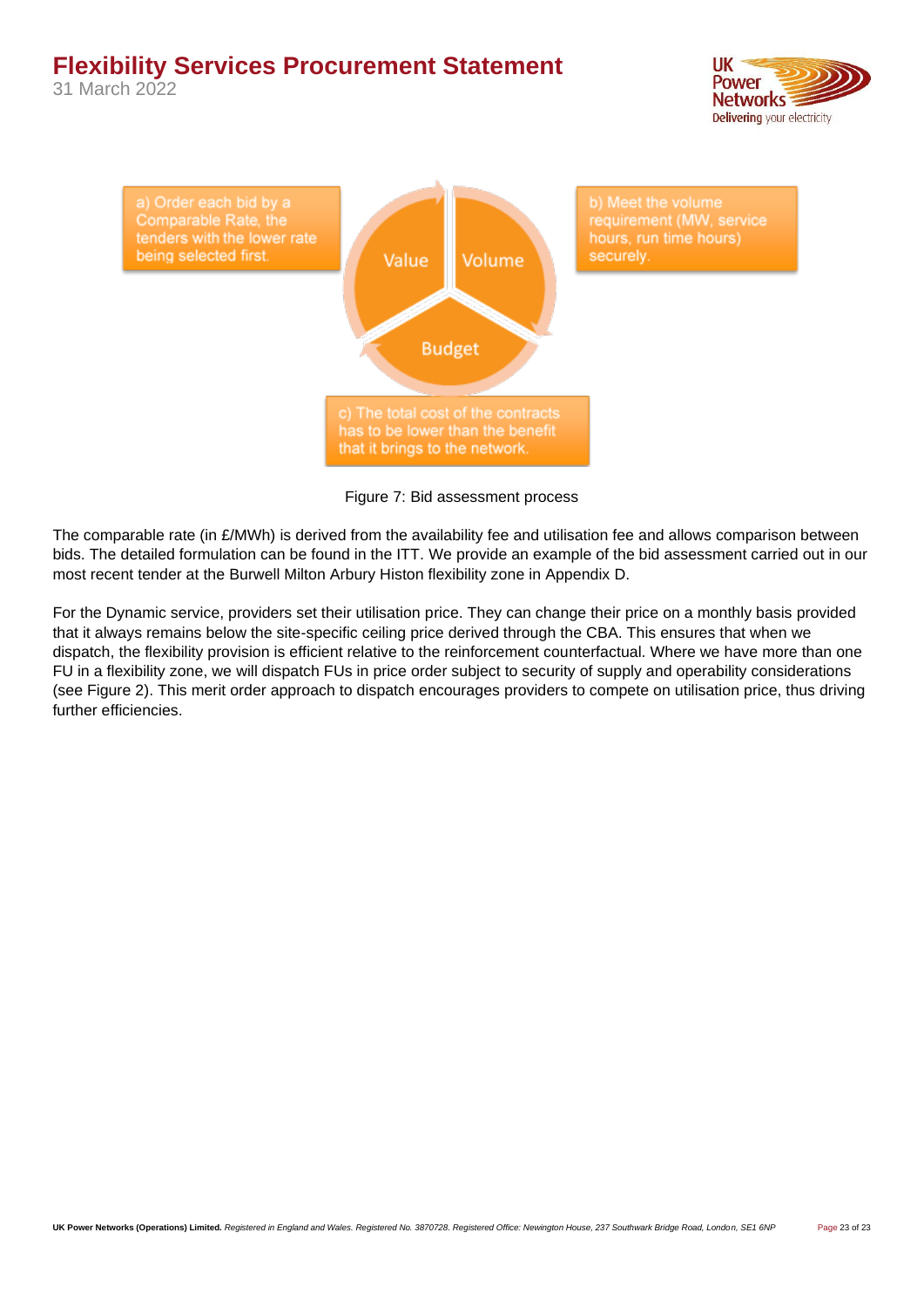

### <span id="page-23-0"></span>**6. Summary**

We have compiled this Procurement Statement as part of reporting requirements under SLC31E. We welcome any questions the reader may have on its contents. Please send these to [flexibility@ukpowernetworks.co.uk.](mailto:flexibility@ukpowernetworks.co.uk)

| <b>Key documents</b>                                           |                                                                                                                                                                                                                                                                                                                                                                                      |
|----------------------------------------------------------------|--------------------------------------------------------------------------------------------------------------------------------------------------------------------------------------------------------------------------------------------------------------------------------------------------------------------------------------------------------------------------------------|
| <b>Future Smart Consultation</b>                               | https://smartgrid.ukpowernetworks.co.uk/wp-content/uploads/2019/11/FutureSmart-<br><b>Consultation-Report.pdf</b>                                                                                                                                                                                                                                                                    |
| <b>Flexibility Roadmap</b>                                     | https://smartgrid.ukpowernetworks.co.uk/wp-content/uploads/2019/11/futuresmart-<br>flexibility-roadmap.pdf                                                                                                                                                                                                                                                                           |
| <b>Key websites</b>                                            |                                                                                                                                                                                                                                                                                                                                                                                      |
| <b>Flexibility Hub</b>                                         | https://smartgrid.ukpowernetworks.co.uk/flexibility-hub/                                                                                                                                                                                                                                                                                                                             |
| Piclo Flex                                                     | https://picloflex.com/                                                                                                                                                                                                                                                                                                                                                               |
| <b>Engagement</b>                                              |                                                                                                                                                                                                                                                                                                                                                                                      |
| <b>Flexibility Forum</b>                                       | Document Library>Events<br>https://smartgrid.ukpowernetworks.co.uk/flexibility-hub/                                                                                                                                                                                                                                                                                                  |
| <b>DER and Customer Forum</b>                                  | https://www.ukpowernetworks.co.uk/engaging-with-our-connections-customers                                                                                                                                                                                                                                                                                                            |
| <b>Piclo Webinars</b>                                          | https://support.picloflex.com/article/36-piclo-flex-webinars                                                                                                                                                                                                                                                                                                                         |
| Incentive on Connections<br>Engagement (ICE)                   | https://www.ukpowernetworks.co.uk/engaging-with-our-connections-customers                                                                                                                                                                                                                                                                                                            |
| Stakeholder Engagement<br>and Consumer Vulnerability<br>(SECV) | https://www.ukpowernetworks.co.uk/internet/en/have-your-say/events-<br>consultations/reports-presentations/                                                                                                                                                                                                                                                                          |
| <b>Market Information</b>                                      |                                                                                                                                                                                                                                                                                                                                                                                      |
| Live tenders                                                   | Piclo Flex - https://picloflex.com/                                                                                                                                                                                                                                                                                                                                                  |
| Tender documentation and<br>methodologies                      | Document Library>Flexibility Services - Procurement February 2021>ITT+Appendices<br>https://smartgrid.ukpowernetworks.co.uk/flexibility-hub/                                                                                                                                                                                                                                         |
| Standard contract                                              | Document Library>Flexibility Services - Procurement February 2021>Appendix 1<br>https://smartgrid.ukpowernetworks.co.uk/wp-content/uploads/2020/12/Appendix-1-ENA-<br>Standard-Flexibility-Services-Agreement-PE1-0056-2020-rev-1.1.pdf<br>Document Library>Flexibility Services - Procurement February 2021>ITT Appendix 6 -                                                        |
| Revenue Range                                                  | revenue ranges<br>https://smartgrid.ukpowernetworks.co.uk/wp-content/uploads/2020/11/Appendix-6-                                                                                                                                                                                                                                                                                     |
| Post-tender market reporting                                   | Revenue-Ranges_v1.0.xlsx<br>Document Library>Flexibility Services - Procurement April 2020>Post Tender Report<br>and Bids<br>https://smartgrid.ukpowernetworks.co.uk/wp-content/uploads/2020/06/Flexibility-<br>Services-Post-Tender-Report-17-June-2020.pdf<br>https://smartgrid.ukpowernetworks.co.uk/wp-content/uploads/2020/07/Flexibility-Post-<br>Tender-Report-Bids-2020.xlsx |
| <b>Embedded Capacity Register</b><br>(ECR)                     | https://www.ukpowernetworks.co.uk/electricity/distribution-energy-resources/the-<br>embedded-capacity-register                                                                                                                                                                                                                                                                       |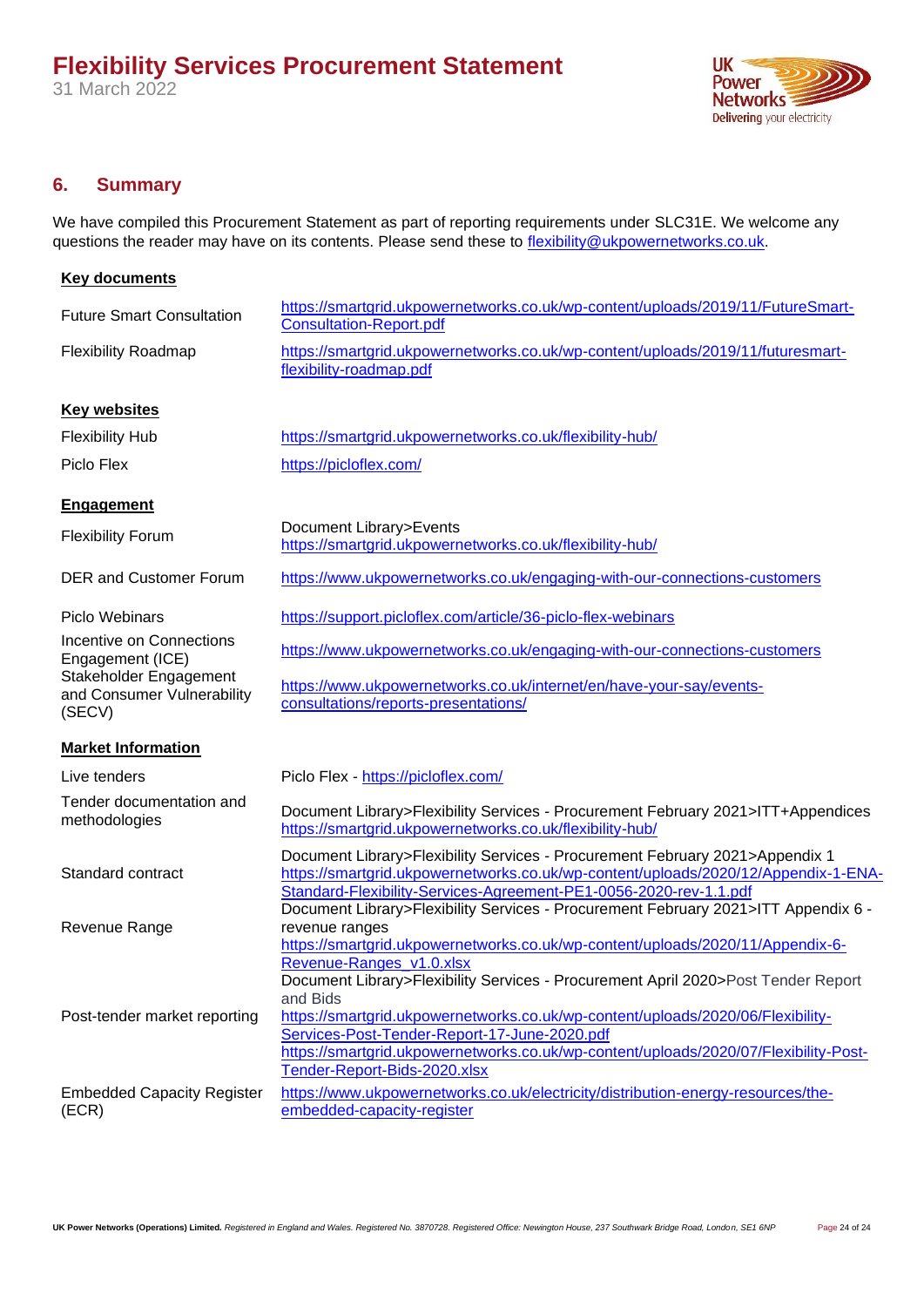**UK Power Networks** Delivering your electricity

### <span id="page-24-0"></span>**Appendix A: Distribution Future Energy Scenarios**

The table below summarises the key system drivers which characterise four Distribution Future Energy Scenarios.

| <b>Parameter</b>                             | <b>Steady Progression</b> | <b>System</b><br><b>Transformation</b>             | <b>Consumer</b><br><b>Transformation</b> | <b>Leading the Way</b>        |
|----------------------------------------------|---------------------------|----------------------------------------------------|------------------------------------------|-------------------------------|
| Net-Zero by 2050?                            | <b>No</b>                 | <b>Yes</b>                                         | <b>Yes</b>                               | <b>Yes</b>                    |
| <b>Core Demand</b>                           |                           |                                                    |                                          |                               |
| <b>Energy efficiency</b>                     | Low                       | <b>Medium</b>                                      | <b>High</b>                              | <b>High</b>                   |
| Building stock growth                        | <b>Medium</b>             | <b>Medium</b>                                      | <b>Medium</b>                            | <b>Medium</b>                 |
| Low-Carbon<br><b>Transport</b>               |                           |                                                    |                                          |                               |
| Cars and vans:<br>decarbonisation            | Low                       | Medium                                             | <b>Medium</b>                            | <b>High</b>                   |
| Heavy duty vehicles:<br>decarbonisation      | <b>Baseline</b>           | Hydrogen world                                     | <b>High electricity</b>                  | <b>Fast rollout</b>           |
| <b>Decarbonised</b><br><b>Heating</b>        |                           |                                                    |                                          |                               |
| <b>Heating technologies</b>                  | Low electrification       | Medium electrification<br>with conversion to $H_2$ | <b>High electrification</b>              | Early high<br>electrification |
| District heat uptake                         | Low                       | <b>Medium</b>                                      | <b>High</b>                              | <b>High</b>                   |
| District heat supply                         | <b>Baseline</b>           | Decarbonised gas                                   | <b>High electrification</b>              | Decentralised                 |
| <b>Distributed</b><br><b>Generation</b>      |                           |                                                    |                                          |                               |
| Small-scale solar PV                         | l ow                      | <b>Medium</b>                                      | <b>High</b>                              | <b>Medium</b>                 |
| Large-scale solar PV                         | I ow                      | <b>Medium</b>                                      | <b>Medium</b>                            | <b>High</b>                   |
| Onshore wind                                 | Low                       | <b>Medium</b>                                      | High                                     | <b>High</b>                   |
| Renewable engines                            | Low                       | <b>Medium</b>                                      | <b>High</b>                              | <b>High</b>                   |
| Non-renewable CHP /<br>Decentralised biomass | <b>High</b>               | <b>Medium</b>                                      | <b>Medium</b>                            | low                           |
| Gas engines/<br>Energy from waste            | <b>High</b>               | Low                                                | Low                                      | Low                           |
| <b>Battery Storage</b>                       |                           |                                                    |                                          |                               |
| Domestic battery<br>storage                  | I ow                      | <b>Medium</b>                                      | <b>High</b>                              | <b>Medium</b>                 |
| I&C behind-the-meter<br>battery storage      | Low                       | <b>Medium</b>                                      | <b>High</b>                              | <b>Medium</b>                 |
| Co-located battery<br>storage                | Low                       | <b>Medium</b>                                      | <b>Medium</b>                            | <b>High</b>                   |
| <b>Flexibility</b>                           |                           |                                                    |                                          |                               |
| Flexibility                                  | Low                       | Medium                                             | <b>High</b>                              | <b>High</b>                   |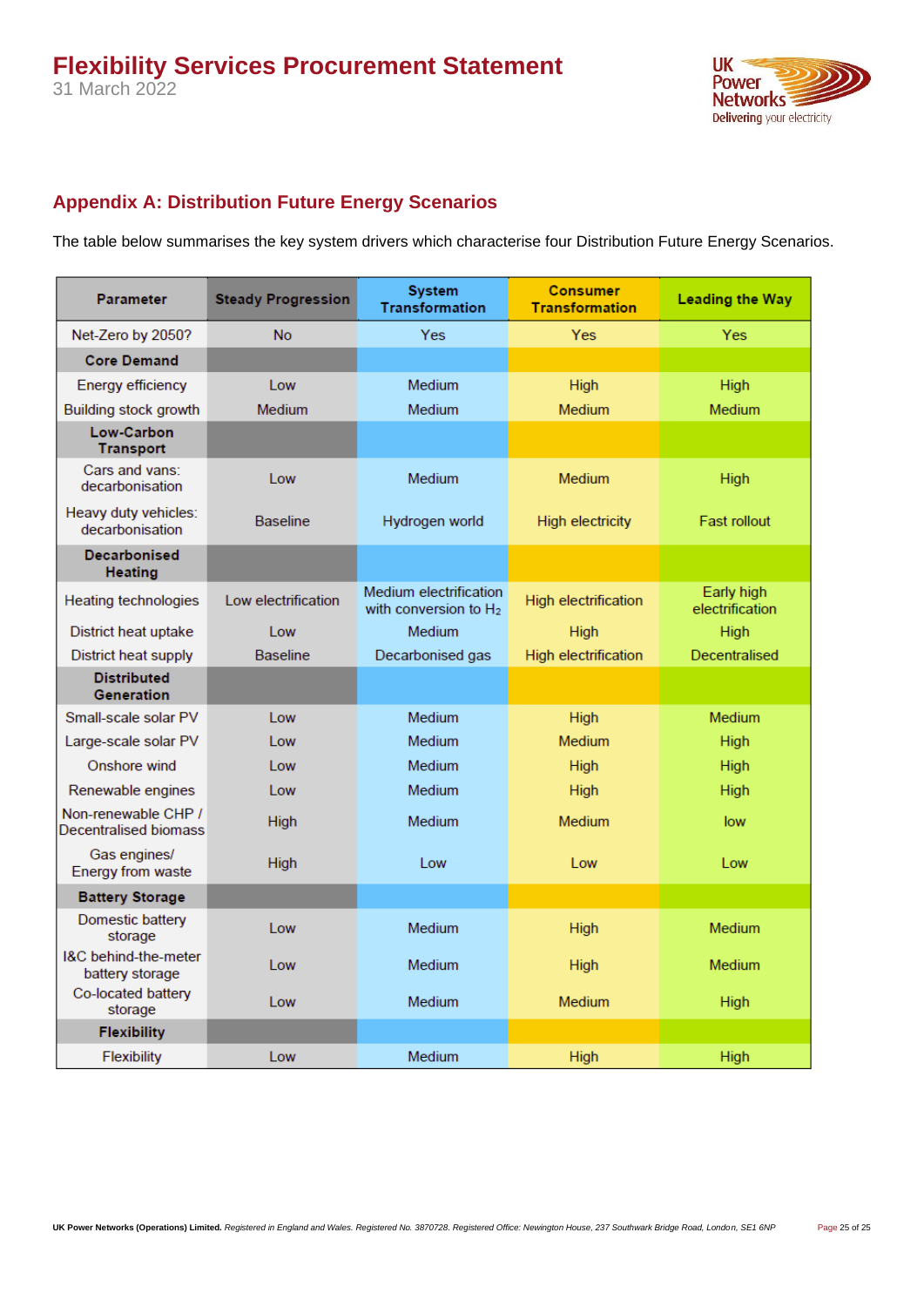

### <span id="page-25-0"></span>**Appendix B: Tender 1 Site Summary**

The table below summarises the 113 flexibility zones which will be included in the first tender of regulatory year 2022/23.

| <b>Flexibility Zone</b>             | <b>Licence Area</b> | <b>Maximum connection</b><br>voltage (kV) | <b>Capacity required (MW)</b> |
|-------------------------------------|---------------------|-------------------------------------------|-------------------------------|
| Aldreth                             | <b>EPN</b>          | 11                                        | 0.8                           |
| Alresford                           | EPN                 | 11                                        | 0.1                           |
| <b>Basildon Local</b>               | <b>EPN</b>          | 11                                        | 0.5                           |
| Bellhouse Ln                        | EPN                 | 11                                        | 0.1                           |
| <b>Brandon</b>                      | EPN                 | 11                                        | 2.0                           |
| <b>Brockenhurst Mill Hill Total</b> | EPN                 | 11                                        | 3.4                           |
| Buckingham Road                     | <b>EPN</b>          | 11                                        | 1.5                           |
| <b>Burwell Milton Arbury Histon</b> | EPN                 | 132                                       | 38.5                          |
| Caister                             | EPN                 | 11                                        | 0.6                           |
| Canvey                              | <b>EPN</b>          | 11                                        | 1.4                           |
| Central Harpenden                   | EPN                 | 11                                        | 1.5                           |
| Cheddington                         | EPN                 | 11                                        | 1.5                           |
| <b>Chelmsford East Local</b>        | EPN                 | 11                                        | 1.9                           |
| Cherry Green                        | EPN                 | 11                                        | 3.7                           |
| Chisbon Heath                       | EPN                 | 11                                        | 1.5                           |
| Church End                          | EPN                 | 11                                        | 1.5                           |
| Cockfosters                         | EPN                 | 11                                        | 3.0                           |
| Elstree 132                         | EPN                 | 132                                       | 5.0                           |
| Exning                              | <b>EPN</b>          | 11                                        | 1.6                           |
| Eye                                 | EPN                 | 11                                        | 1.5                           |
| Fleethall Grid 33                   | EPN                 | 33                                        | 1.1                           |
| Guyhirn                             | <b>EPN</b>          | 11                                        | 0.6                           |
| Halstead                            | EPN                 | 11                                        | 1.5                           |
| Hardingham                          | <b>EPN</b>          | 11                                        | 1.5                           |
| Haverhill                           | <b>EPN</b>          | 11                                        | 2.1                           |
| Hendon Way                          | <b>EPN</b>          | 11                                        | 2.5                           |
| Ilmer Grid 33                       | <b>EPN</b>          | 33                                        | 1.5                           |
| Kings Langley                       | <b>EPN</b>          | 11                                        | 1.5                           |
| Leighton Buzzard                    | EPN                 | 11                                        | 0.2                           |
| Lewsey                              | EPN                 | 11                                        | 0.2                           |
| Luton North Grid                    | EPN                 | 11                                        | 0.7                           |
| Manton Lane                         | EPN                 | 11                                        | $1.5\,$                       |
| Martlesham                          | <b>EPN</b>          | 11                                        | 1.5                           |
| Melbourn Grid 33                    | EPN                 | 33                                        | 10.8                          |
| Merryhill                           | EPN                 | 11                                        | 0.5                           |
| North Drive                         | EPN                 | 11                                        | 2.8                           |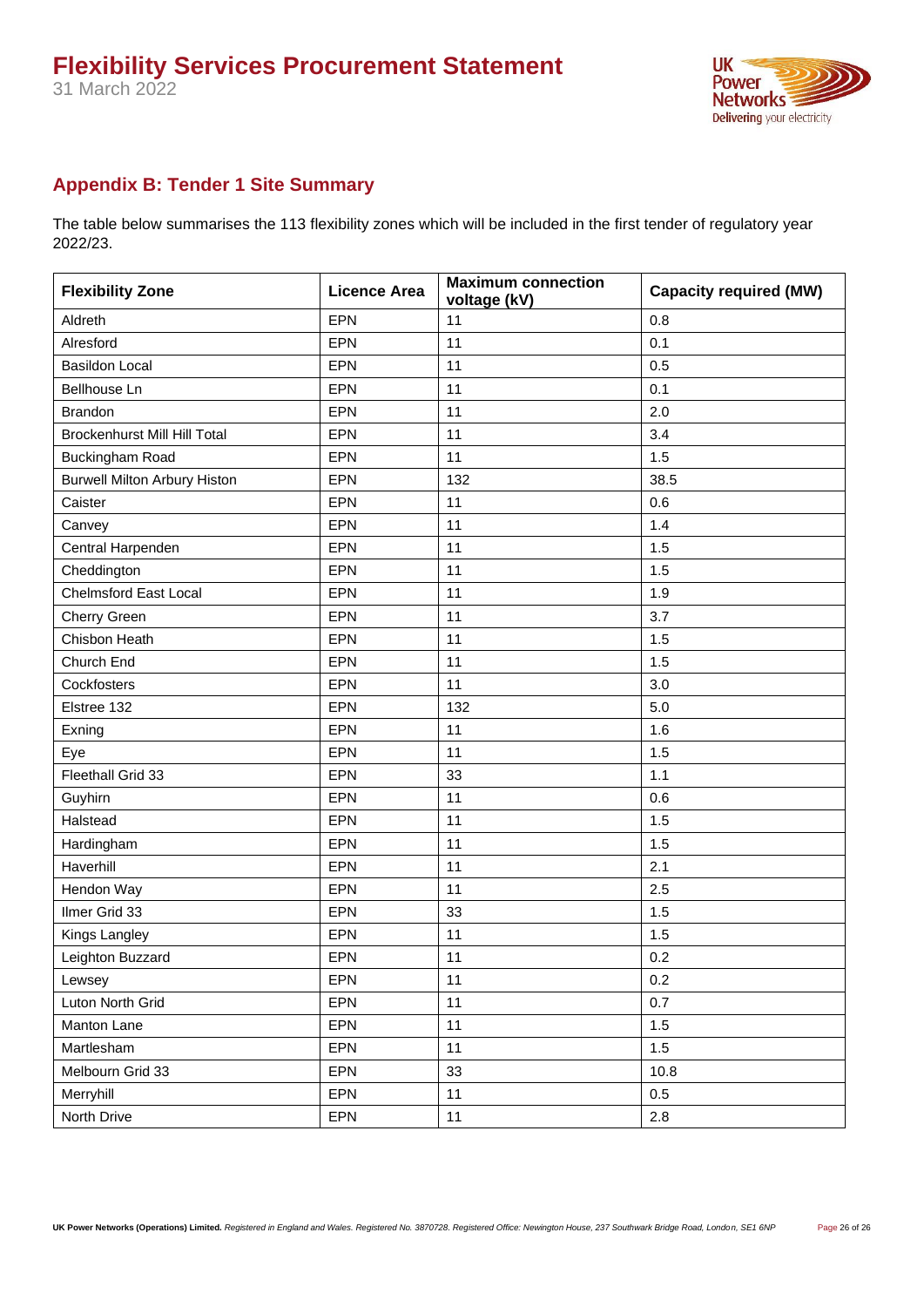31 March 2022



| <b>Flexibility Zone</b>              | <b>Licence Area</b> | <b>Maximum connection</b><br>voltage (kV) | <b>Capacity required (MW)</b> |
|--------------------------------------|---------------------|-------------------------------------------|-------------------------------|
| Rainbow Lane Total                   | <b>EPN</b>          | 11                                        | 0.1                           |
| Rickmansworth                        | EPN                 | 11                                        | 0.2                           |
| Sawston                              | EPN                 | 11                                        | 1.5                           |
| Southery                             | <b>EPN</b>          | 11                                        | 1.5                           |
| St Anthony Street                    | EPN                 | 11                                        | 0.1                           |
| <b>Stickfast Lane</b>                | EPN                 | 11                                        | 2.2                           |
| Sundon Little Barford                | EPN                 | 132                                       | 1.2                           |
| Trowse Grid 33                       | <b>EPN</b>          | 33                                        | 5.0                           |
| <b>Uplands Park</b>                  | EPN                 | 11                                        | 0.6                           |
| West Green                           | <b>EPN</b>          | 11                                        | 0.5                           |
| West Horndon                         | EPN                 | 11                                        | 2.4                           |
| West Letchworth Shefford Biggleswade | <b>EPN</b>          | 33                                        | 1.5                           |
| Wickford                             | EPN                 | 11                                        | 0.4                           |
| Aberdeen Place B                     | LPN                 | 11                                        | 2.9                           |
| Amberley Road                        | LPN                 | 11                                        | 1.0                           |
| <b>Back Hill</b>                     | LPN                 | 11                                        | 0.1                           |
| Bankside D                           | <b>LPN</b>          | 22                                        | 27.2                          |
| Bloomfield                           | <b>LPN</b>          | 6.6                                       | 1.5                           |
| Bow                                  | LPN                 | 11                                        | 1.0                           |
| <b>Carnaby Street</b>                | LPN                 | 11                                        | 8.7                           |
| Deptford 22                          | LPN                 | 22                                        | 2.8                           |
| Hyde Park A                          | LPN                 | 11                                        | 0.8                           |
| Hyde Park B                          | LPN                 | 11                                        | 0.6                           |
| Kimberley                            | LPN                 | 11                                        | 1.4                           |
| Lithos Road                          | LPN                 | 11                                        | 2.9                           |
| Merton                               | <b>LPN</b>          | 11                                        | 4.0                           |
| <b>Nelson Street</b>                 | LPN                 | 11                                        | 1.0                           |
| Old School Close                     | LPN                 | 11                                        | 1.0                           |
| <b>Whiston Road</b>                  | LPN                 | 11                                        | 2.3                           |
| Aggregates                           | <b>SPN</b>          | 11                                        | 1.5                           |
| Beddington                           | SPN                 | 33                                        | 2.6                           |
| Broadoak 33                          | <b>SPN</b>          | 33                                        | 11.9                          |
| <b>Burgess Hill</b>                  | <b>SPN</b>          | 11                                        | 1.5                           |
| Capel SW                             | SPN                 | 33                                        | 1.5                           |
| Capel Total                          | <b>SPN</b>          | 11                                        | $1.1$                         |
| CERL                                 | <b>SPN</b>          | 11                                        | 0.3                           |
| Chartham                             | SPN                 | 11                                        | 1.7                           |
| Chatham West                         | SPN                 | 11                                        | 5.5                           |
| Chertsey                             | SPN                 | $11$                                      | 0.1                           |
| Coulsdon                             | <b>SPN</b>          | 11                                        | 1.3                           |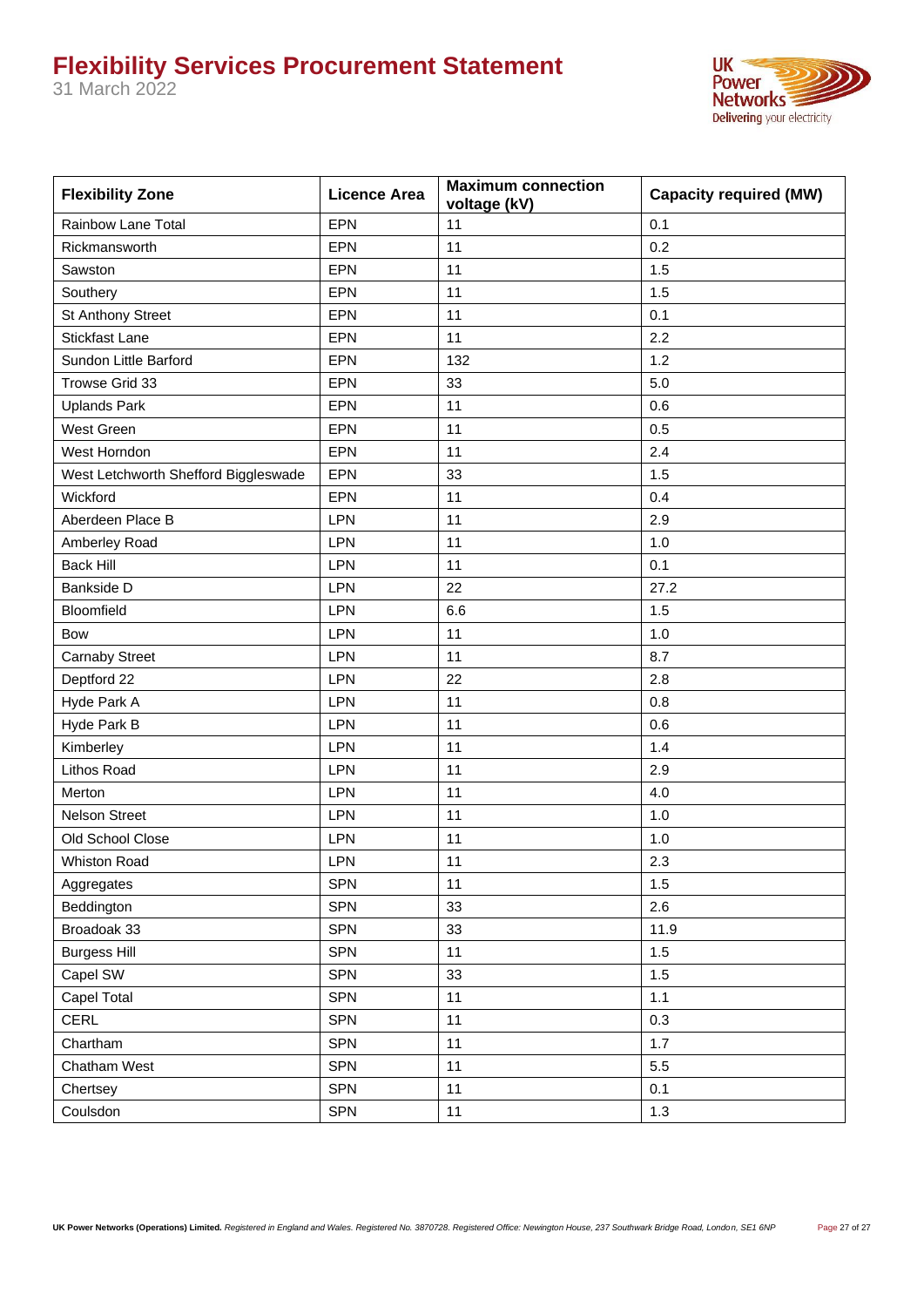31 March 2022



| <b>Flexibility Zone</b> | <b>Licence Area</b> | <b>Maximum connection</b><br>voltage (kV) | <b>Capacity required (MW)</b> |
|-------------------------|---------------------|-------------------------------------------|-------------------------------|
| Cranbrook               | <b>SPN</b>          | 11                                        | 0.3                           |
| Crowborough Town        | <b>SPN</b>          | 6.6                                       | 1.0                           |
| Dover                   | <b>SPN</b>          | 11                                        | 14.6                          |
| <b>DWS</b>              | <b>SPN</b>          | 6.6                                       | 2.7                           |
| Dymchurch               | <b>SPN</b>          | 11                                        | 0.6                           |
| Edenbridge              | <b>SPN</b>          | 11                                        | 1.8                           |
| Guildford A             | SPN                 | 11                                        | 2.9                           |
| Hurstpierpoint          | <b>SPN</b>          | 11                                        | 2.8                           |
| Kenardington            | <b>SPN</b>          | 6.6                                       | 3.9                           |
| Lewes Central           | <b>SPN</b>          | 11                                        | 1.1                           |
| Leysdown                | <b>SPN</b>          | 6.6                                       | 1.5                           |
| Little Chart            | <b>SPN</b>          | 6.6                                       | 0.1                           |
| Mereworth               | <b>SPN</b>          | 11                                        | 0.2                           |
| Northiam                | <b>SPN</b>          | 11                                        | 4.0                           |
| Nutfield                | <b>SPN</b>          | 11                                        | 4.1                           |
| Rainham                 | <b>SPN</b>          | 11                                        | 1.6                           |
| Ramsgate                | <b>SPN</b>          | 11                                        | 1.5                           |
| Ripe                    | <b>SPN</b>          | 11                                        | 3.1                           |
| Romney Warren           | <b>SPN</b>          | 11                                        | 1.5                           |
| Shepway                 | <b>SPN</b>          | 11                                        | 0.9                           |
| Smeeth                  | <b>SPN</b>          | 11                                        | 1.5                           |
| St Helier               | <b>SPN</b>          | 11                                        | 0.1                           |
| St Peters               | <b>SPN</b>          | 11                                        | 0.6                           |
| <b>Steel Cross</b>      | <b>SPN</b>          | 6.6                                       | 1.5                           |
| Stelrad                 | <b>SPN</b>          | 11                                        | 1.5                           |
| Sundridge               | <b>SPN</b>          | 11                                        | 5.7                           |
| Sutton B                | <b>SPN</b>          | 11                                        | 1.5                           |
| Tenterden               | <b>SPN</b>          | 6.6                                       | 0.1                           |
| <b>Townsend Hook</b>    | <b>SPN</b>          | 6.6                                       | 3.3                           |
| Warehorne               | <b>SPN</b>          | 11                                        | 1.0                           |
| West Hoathly Forest Row | SPN                 | 33                                        | 0.6                           |
| West Worthing           | SPN                 | 11                                        | 1.5                           |
| Weybridge               | SPN                 | 11                                        | 1.9                           |
| Wingham                 | SPN                 | 11                                        | 10.2                          |
| Wittersham              | SPN                 | 6.6                                       | 1.5                           |
| Worthing Grid A         | SPN                 | 33                                        | $0.8\,$                       |
| Wrotham                 | SPN                 | 11                                        | $1.5$                         |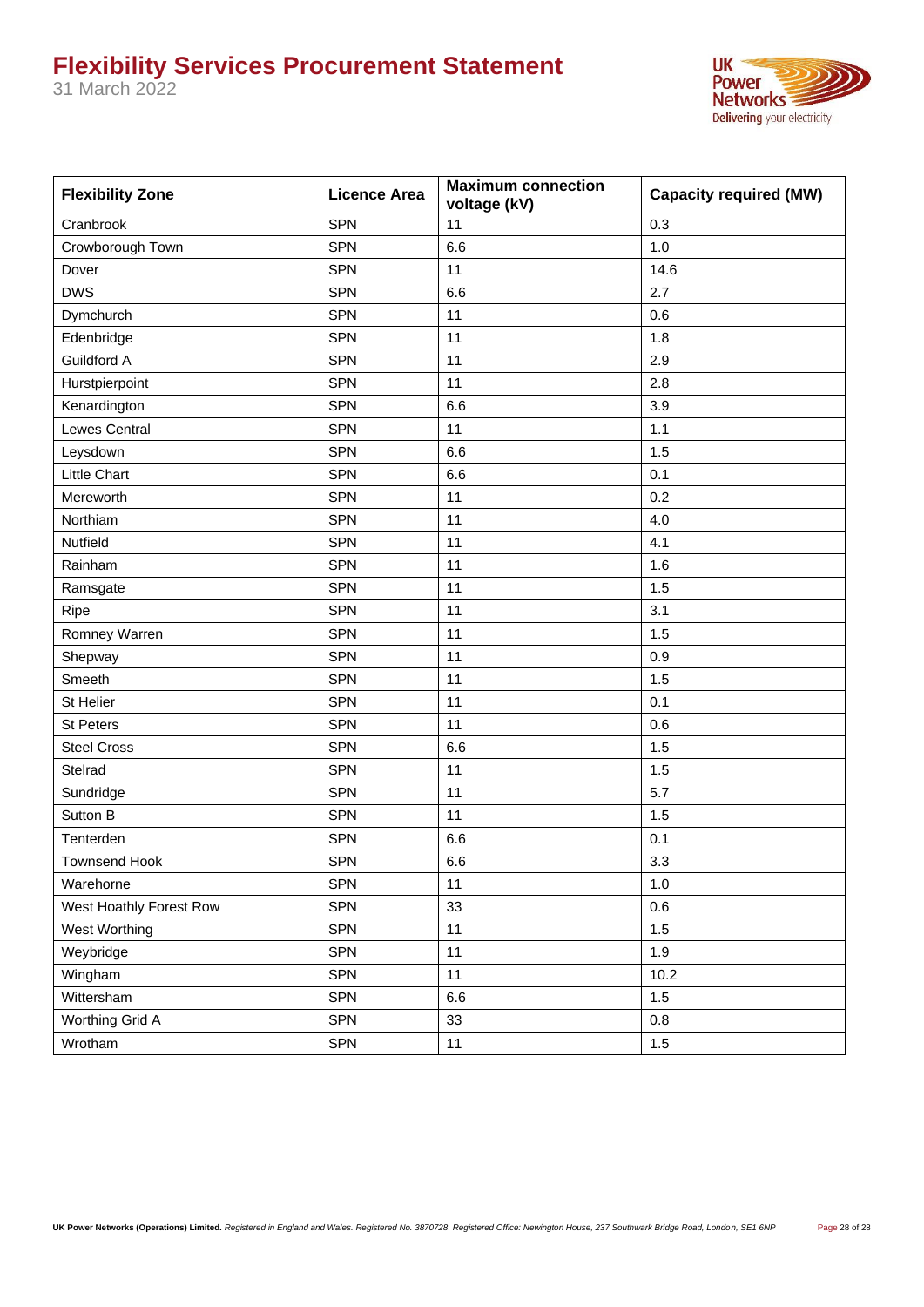

### <span id="page-28-0"></span>**Appendix C: Tender 2 Site Summary**

The table below summarises the 40 flexibility zones which will be included in the second tender of regulatory year 2022/23.

| <b>Flexibility Zone</b>             | <b>Licence Area</b> | <b>Maximum connection</b><br>voltage (kV) | <b>Peak requirement (MW)</b> |
|-------------------------------------|---------------------|-------------------------------------------|------------------------------|
| Aldreth                             | <b>EPN</b>          | 11                                        | 2.4                          |
| Alresford                           | EPN                 | 11                                        | 1.7                          |
| <b>Basildon Local</b>               | EPN                 | 11                                        | 1.5                          |
| <b>Brandon</b>                      | EPN                 | 11                                        | 1.5                          |
| <b>Burwell Milton Arbury Histon</b> | EPN                 | 132                                       | 25.0                         |
| Caister                             | EPN                 | 11                                        | 1.5                          |
| Central Harpenden                   | EPN                 | 11                                        | 3.3                          |
| Cherry Green                        | EPN                 | 11                                        | 1.8                          |
| Cockfosters                         | EPN                 | 11                                        | 9.9                          |
| Exning                              | EPN                 | 11                                        | 2.1                          |
| Guyhirn                             | EPN                 | 11                                        | 1.5                          |
| Haverhill                           | EPN                 | 11                                        | 5.0                          |
| Hendon Way                          | EPN                 | 11                                        | 7.2                          |
| Leighton Buzzard                    | EPN                 | 11                                        | 1.5                          |
| Luton North Grid                    | EPN                 | 11                                        | 11.0                         |
| Merryhill                           | EPN                 | 11                                        | 1.5                          |
| North Drive                         | EPN                 | 11                                        | 6.0                          |
| Rickmansworth                       | EPN                 | 11                                        | 2.4                          |
| <b>Stickfast Lane</b>               | EPN                 | 11                                        | 2.9                          |
| <b>Uplands Park</b>                 | EPN                 | 11                                        | 1.5                          |
| West Horndon                        | EPN                 | 11                                        | 2.1                          |
| Wickford                            | EPN                 | 11                                        | 1.8                          |
| Aberdeen Place B                    | <b>LPN</b>          | 11                                        | 1.5                          |
| <b>Carnaby Street</b>               | LPN                 | 11                                        | 12.0                         |
| Nelson Street                       | <b>LPN</b>          | 11                                        | 6.0                          |
| Beddington                          | <b>SPN</b>          | 33                                        | 5.2                          |
| Capel Total                         | <b>SPN</b>          | 11                                        | 1.5                          |
| Cranbrook                           | <b>SPN</b>          | 11                                        | 1.5                          |
| Hurstpierpoint                      | <b>SPN</b>          | 11                                        | 1.5                          |
| Kenardington                        | <b>SPN</b>          | 6.6                                       | 3.7                          |
| Lewes Central                       | SPN                 | 11                                        | 1.5                          |
| Little Chart                        | SPN                 | 6.6                                       | 1.5                          |
| Rainham                             | SPN                 | 11                                        | 3.3                          |
| Ripe                                | SPN                 | 11                                        | 3.4                          |
| St Helier                           | SPN                 | 11                                        | 1.8                          |
| St Peters                           | SPN                 | 11                                        | $1.5\,$                      |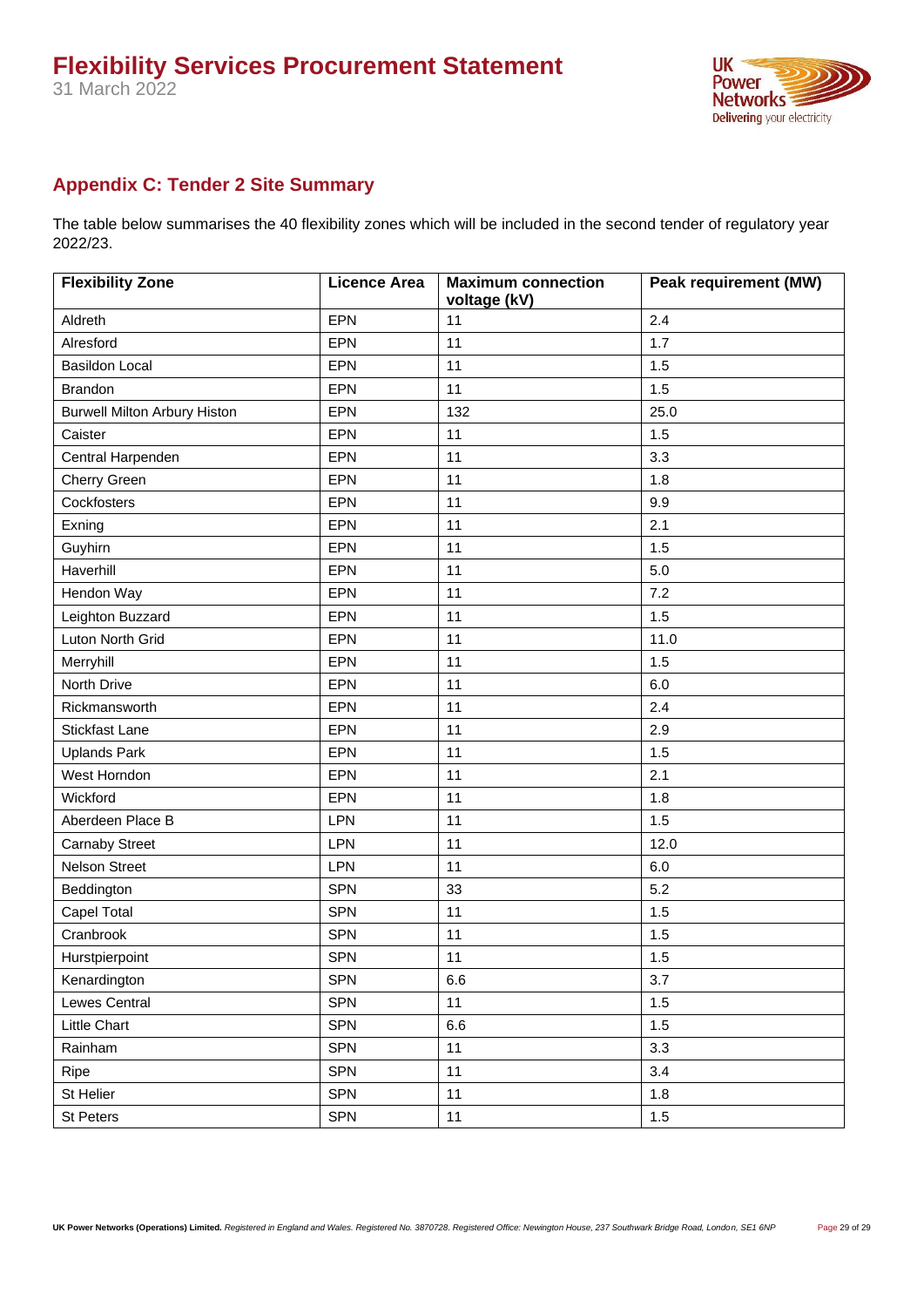31 March 2022



| <b>Flexibility Zone</b> | Licence Area | <b>Maximum connection</b><br>voltage (kV) | <b>Peak requirement (MW)</b> |
|-------------------------|--------------|-------------------------------------------|------------------------------|
| Tenterden               | <b>SPN</b>   | 6.6                                       | 1.5                          |
| Warehorne               | <b>SPN</b>   | 11                                        | 1.5                          |
| Wingham                 | <b>SPN</b>   | 11                                        | 9.8                          |
| Wittersham              | <b>SPN</b>   | 6.6                                       | 1.5                          |